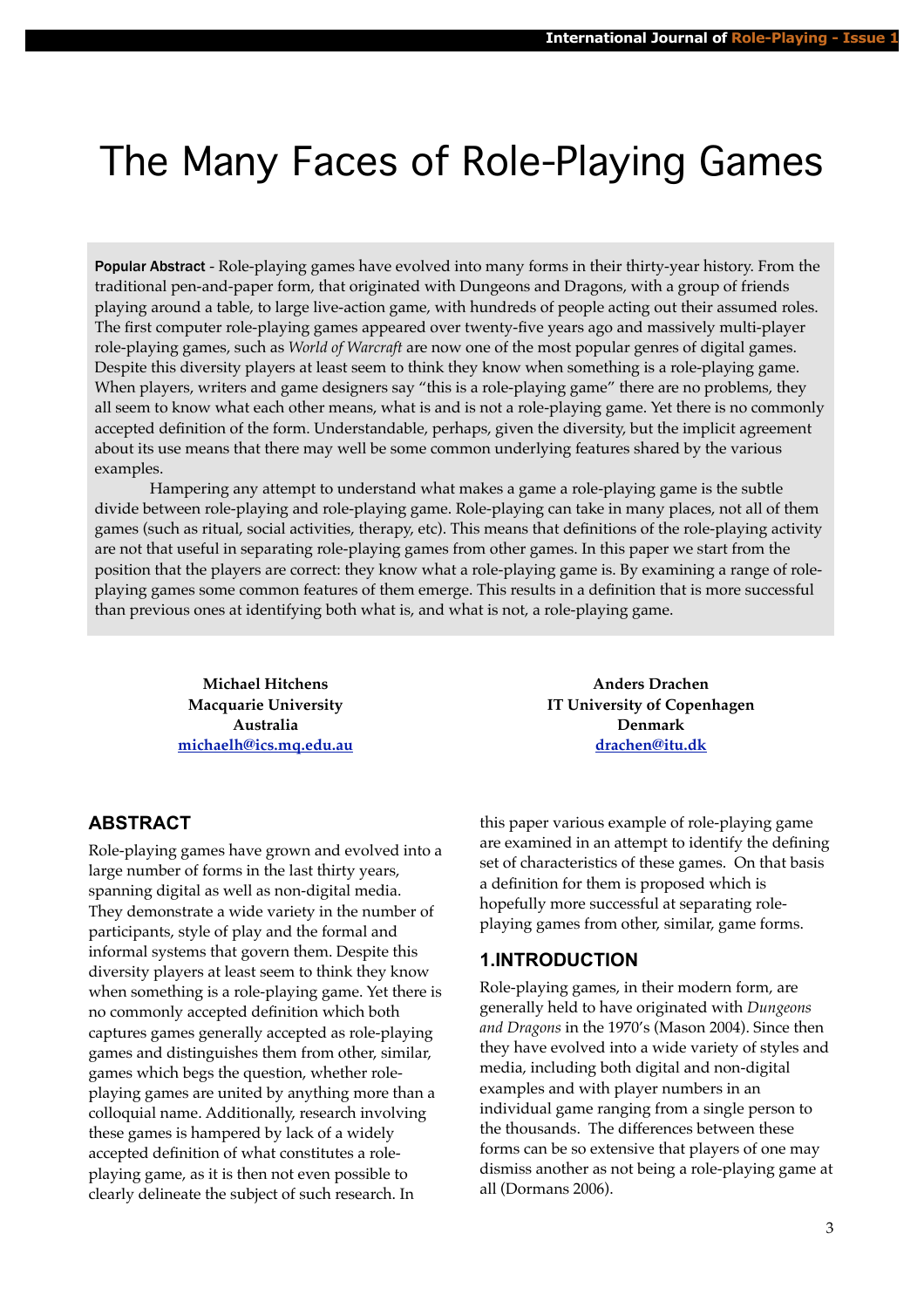Take, as an example of both the similarities and differences, the current *Dungeons and Dragons* rule set and its embodiment in the *Neverwinter Nights*  series of computer games. The two have many elements in common. They share a basic setting (the world of *Neverwinter Nights* being one of the published backgrounds of *Dungeons and Dragons*) and the mechanics of the digital game are a very accurate transfer of the non-digital rules into a digital form. They also differ in fundamental ways, the most obvious being the existence of a graphical interface for the computer game. Less obviously, *Neverwinter Nights*, in common with other digital role-playing games*,* is unbending in its application of the rules and outcomes. In a non-digital roleplaying game there is at least the opportunity for flexibility with (typically) a game master who can choose which rules to use when and whether the results of those rules are to be applied unaltered or moderated in some form. More subjectively there may be argument about whether the play of a given game involves actual "role-playing" or not.

The differences between role-playing game forms are not simply explained by the digital/non-digital divide. For example, "Pen and Paper" and "Live action role-play" are two categories often applied to non-digital role-playing games. The former usually consists of a small group sitting around a table, using verbal description for most of the game play, while the latter can consist of 1000's of players, using both verbal and physical enaction techniques of game play. These are not the only sub-categories that have been used in describing types of role-playing games, others include "freeform", "tabletop", "systemless" and "pervasive". Whether these are truly separate and distinct categories is debatable, but they all enjoy some colloquial use.

Matching this wide variety, researchers have approached role-playing games from a number of perspectives. Some have documented the history of one or more forms of role-playing games, for example Koster (2002), and Mason (MAS04). Mackay (2001) examined them from the performance point of view. Copier (2005) relates non-digital role-playing games to their place in the Dutch fantasy subculture and their relation to ritual. It is also worth noting the use she makes of role-playing games in discussing the concept of the "magic circle", an example of the study of roleplaying games being used to examine more general gaming concepts. Fine (1983) uses a participant observation approach to discuss them mainly in the context of the interactions between the players. Montola (2007) describes the application of roleplaying games in pervasive gaming format. Tychsen et al. (2007) examine the changes in player enjoyment and engagement between some of the various forms of role-playing games. For Dormans (2006) they are an opportunity "to take some theoretical concepts and notions developed for computer games and use them to study roleplaying games".

Outside the academic sphere, some members of the role-playing community itself have attempted to analyse these games. Such self-examination has been extensive, for example in the internet venues of *The Forge* and *RPGnet*, but generally lacks connections to wider game theory. It is worth noting though, as Copier (2005, p.4) does that "Some researchers take part in both the academic and the player's discourse on RPG theory". Notable work originating from the role-playing community includes discussions on game play style, for example (Hetland 2004) and (Edwards 2001), and examination of the place of narrative and story-telling in role-playing games, for example (Henry 2003), (Kim 2003) and (Padol 1996), amongst other topics.

While all these studies, and others, are obviously highly varied in their approach to role-playing games, it is notable that they generally take a circumspect and/or highly inclusive approach to defining what it is they are discussing. It is both interesting and understandable that many authors dealing with role-playing games shy away from the question of defining exactly what a role-playing game is. For example, while Copier (2005) offers some discussion of the forms of in which roleplaying games exist, the activities involved and the relation between role-playing games and well known definitions of games in general, she does not tackle the question of exactly what is a roleplaying game. Instead, the section in her paper entitled "Role-Playing Games" deals with their history, the demographics of Dutch players and the history of the study of role-playing games, without touching on exactly what a role-playing is.

Many authors that do address the question posit deliberately wide definitions. They may define the act of role-playing (as opposed to a role-playing *game*). Typical of these is (Henriksen 2002, p.44):

> "[role-play is] a media, where a person, through immersion into a role and the world of this role, is given the opportunity to participate in and interact with the contents of this world."

A more extreme example is that of Pettersson (2006, p.101), for whom "roleplaying is the art of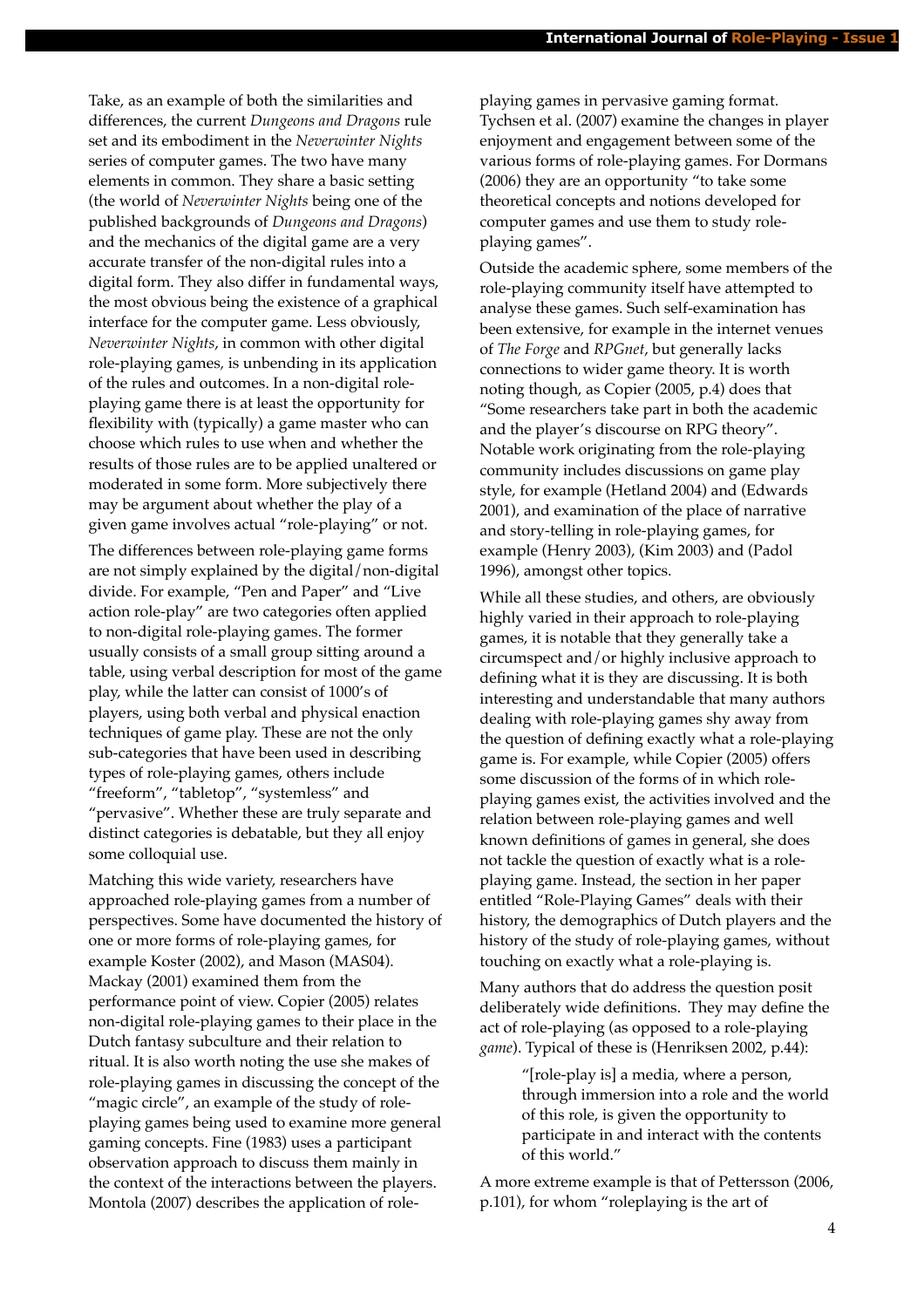experience, and making a roleplaying game means creating experiences". As noted by Stenros and Hakkarainen (2003, p.61) many existing definitions of role-playing and role-playing games "have been largely normative, not descriptive". This is not to say that such efforts are without value. The roleplaying *experience* is undoubtedly one in which immersion, the assumption of a role and the involvement of the player are central. The player experience is, however, not the same as the activity in which they partake.

Some authors have taken a more descriptive standpoint, for example (Stenros & Hakkarainen 2003, p.56):

> "A role-playing game is what is created in the interaction between players or between player(s) and gamemaster(s) within a specified diegetic framework. … [A] roleplaying game requires four things, a gamemaster, a player, interaction, and a diegetic framework."

Again, this is a rather broad approach to the question. Many games not normally considered role-playing games are covered by it and similar definitions. This arises from the focus of the authors, which can be seen in their statement "We have created a model that includes all activities that we recognize as role-playing". Note that they refer to role-playing, not role-playing *games*. While this inclusivity is commendable when it comes to understanding the general activity of role-playing, it does not help in separating role-playing games from other game types. The same paper, for example, discusses the possibilities of role-playing in *Risk* and *Monopoly*, games not generally regarded as role-playing games.

It could even be argued that, given the extreme variety of form displayed by role-playing games, touched on above, and the possibilities for roleplaying outside of role-playing games, that a general definition can either not be arrived at or would be too vague to be useful. However, the extensive use made of the term "role-playing games" by these authors, and many others, implies that it refers to something and that a potentially identifiable object, the role-playing game, exists. Otherwise the use of the term could only be considered confusing at best. As discussed below these proposed definitions have significant shortcomings.

That a certain type of *game* exists which can be labelled "role-playing game" is implied by the widespread use of the term. Players appear to believe they know whether or not a game is a roleplaying game. If the accuracy of such identifications is accepted then a definition of a role-playing game may perhaps be arrived at by analysis of the different forms in an attempt to identify the common features, if any. It is also important to note that role-playing exists outside role-playing games – in various social and cultural arenas, in education, training, etc. The broader activity of role-playing is not the topic being discussed here, instead what is examined is the group of *games* collectively, and colloquially, termed role-playing games. Whether any of these games involve actual "role-playing" is another question, as, in many cases, identifying roleplaying is extremely subjective and notoriously difficult to achieve agreement about.

The topic of this paper is role-playing games, not role-playing. Significant discussions exist of the role-playing activity, both in gaming and nongaming spheres. But as role-playing does not need a gaming context in which to exist, definitions of role-playing do not provide a conclusive answer to what constitutes a role-playing *game*. This paper addresses the latter question be examining the nature of those games, which provide the context for the role-playing that occurs within them.

## **2. EXISTING DEFINITIONS OF ROLE-PLAYING AND ROLE-PLAYING GAMES**

As noted above there have been a number of attempts at defining role-playing and/or roleplaying games. While they are, understandably, varied, they can be (roughly) divided into two broad categories – those which focus on the process and experience of role-playing and those which include descriptive elements about the game and game-play itself. These, to an extent, correspond to the normative and descriptive categories identified by Stenros and Hakkarainen (2003), although some of the definitions contain elements of both and their placement here into one of the two categories may be considered arbitrary. Such placement is not intended to be definitive, but instead a means of discussing current efforts at definitions. While space prohibits an exhaustive examination of the definitions offered in the literature, it is worth reviewing a (hopefully) representative sample.

#### **2.1 Process and Experience Based Definitions**

One of the earliest definitions of role-playing, from a time when even many role-playing games themselves did not address the question, is that of Lortz (1979), who defines a role-playing game as "any game which allows a number of players to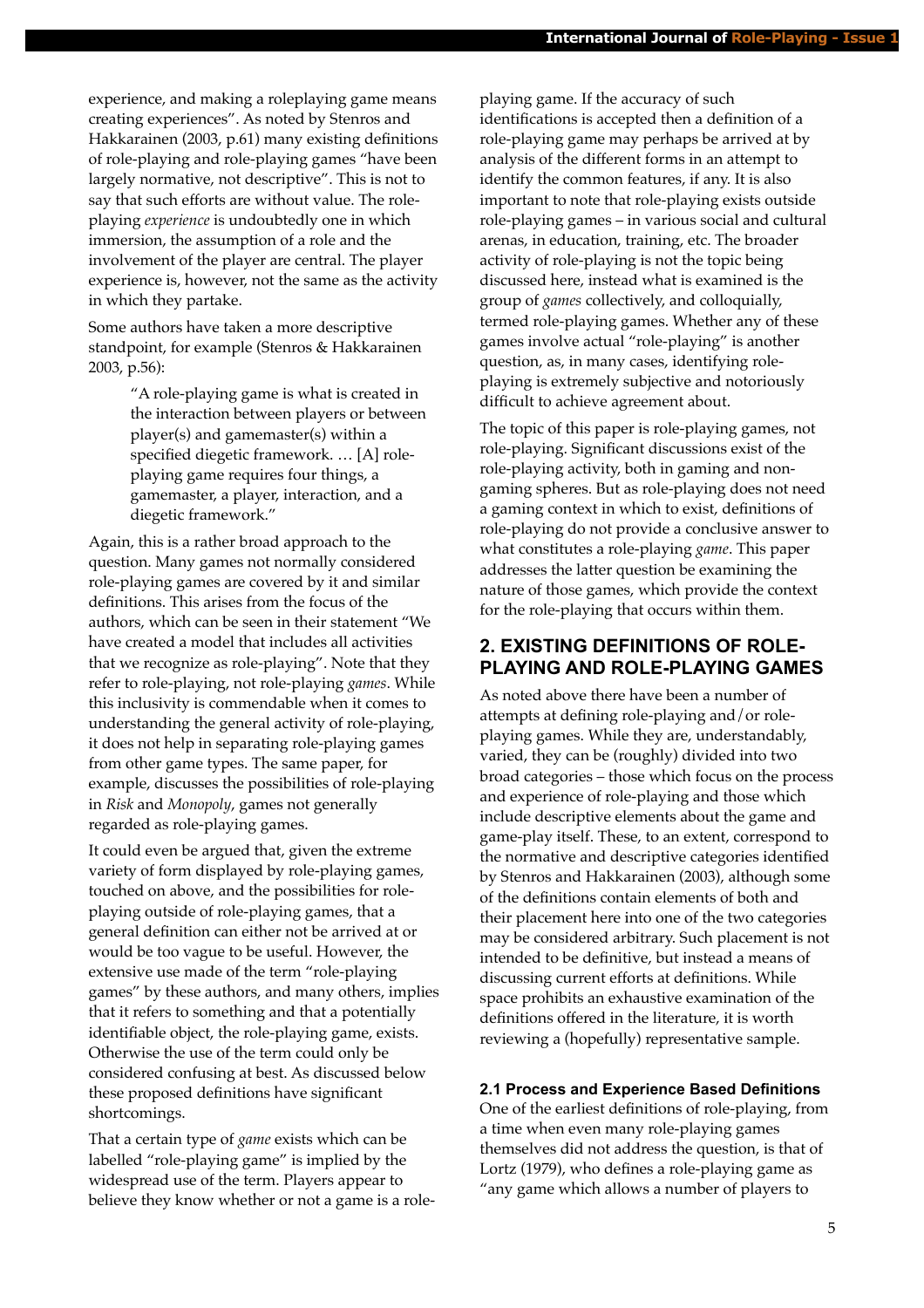assume the roles of imaginary characters and operate with some degree of freedom in an imaginary environment". The emphasis here on players assuming roles and the freedom with which they interact with the game world is a theme that later writers would return to in more detail. While it places the player and their experience at the centre of the role-playing activity it only conveys a sketchy impression at best of the games themselves.

This tendency can also be seen in (Padol 1996) where a role-playing game is defined as one that "Allows people to become simultaneously both the artists who create a story and the audience who watches the story unfold. This story has the potential to become a personal myth, shaped to meet the needs of its creators." This is an attractive definition, at least to those who wish their characters to experience interesting stories (which is at the very least a significant minority of roleplayers) and conveys a useful perspective on the role-playing experience. Its emphasis on story, which is clearly seen by the author as something created in the role-playing activity, but not as the whole of that activity itself, does not tell us a great deal about the context in which those stories are created. Read literally, any game with story elements where the participants have some input into the unfolding of that story, could be said to fit within this definition. It is doubtful that such a simple-minded interpretation is intended, and instead there appears to be an implicit assumption about what a role-playing *game* is, the definition telling us more about what happens in such a game. Its usefulness in separating role-playing games from other game types, on a structural or descriptive basis, is therefore limited.

A more general definition, without the emphasis on story, is that of Henriksen (2002), quoted above. Again, this sidesteps the question of the means by which and limitations upon the interaction that the players have with the game world occurs. This should not be seen as a particular criticism, as roleplaying, not role-playing games, are being defined. Role-playing can, and does, occur outside of roleplaying games.<sup>1</sup> In fact, one of the earliest definitions of role-playing pre-dates role-playing games by about two decades, that of Mann (1956, p. 227):

> "A role-playing situation is here defined as a situation in which an individual is explicitly asked to take a role not normally his own, or

if his own in a setting not normal for the enactment of the role."

As these definitions are not directly addressing role-playing games it is understandable they have limited utility in identifying such games.

One similar definition which does mention games is that of Montola (2007, p.179). Again the attempt is not to define role-playing games, but to offer a definition of the role-playing activity (italics as in original):

> "I see roleplaying as an *interactive process* of *defining and re-defining* an *imaginary game world*, done by a *group of participants* according to a *recognised structure of power*. One or more or participants are *players*, who portray *anthropomorphic characters* that *delimit the players' power* to define."

While it is almost certainly unfair, given its stated intention, we can examine how useful this definition is in explicitly categorising role-playing games; the word "game" is, after all, included. An "interactive process of defining and re-defining an imaginary game world" could apply to any game, as any game, even the most abstract, has a game world which the participants alter through their game play. The phrase "recognised structure of power" is likely meant to refer to the game master function and the variety of forms that can take, but does not define how power within the game is structured or how it is recognised or indeed whether the power structure may or may not be egalitarian. It should also be noted that software and a player could be considered to form a group of participants, with a power structure, so this covers all digital games. This definition could then cover a range of digital games, for example first person shooters and three-dimensional platform games, as well as board games such as *Talisman* and *Squad Leader* which represent individual characters within the game. It is not likely that this is actually intended and again this definition has much more to say about the role-playing process than roleplaying games.

There are other definitions which fit broadly within the category discussed here. For example, that of Pettersson (2006) (quoted above), Pohjola (2004, p. 89): "Role-playing is immediated character immersion", Pohjola (2003, p.34): "Role-playing is immersion to an outside consciousness ("a character") and interacting with its surroundings", Mäkelä et al. (2005, p.207) "role-playing is defined

<sup>1</sup> Indeed, it is debatable whether a role-playing game has to involve role-playing at all.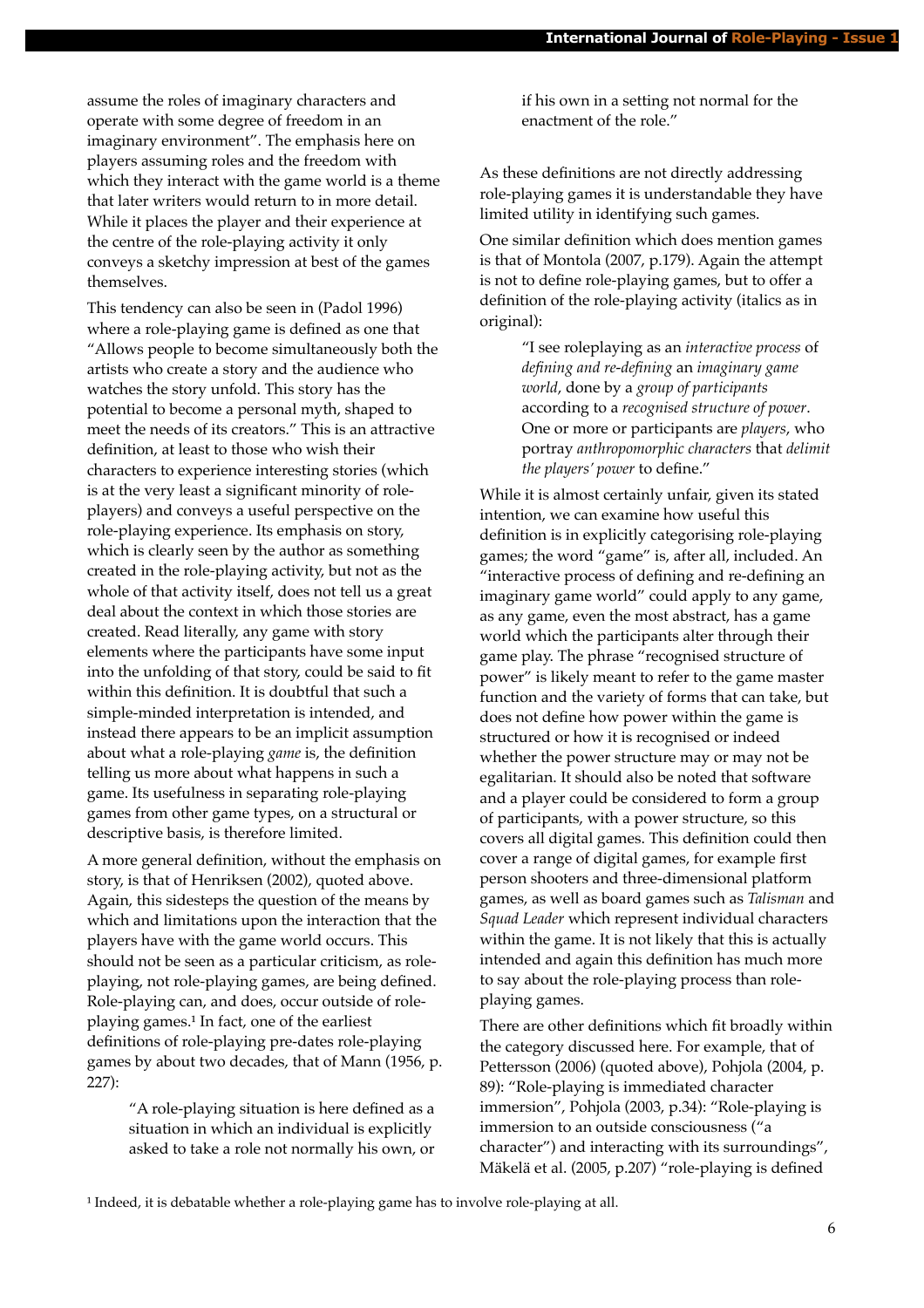as any act in which an imaginary reality is concurrently created, added to and observed" and Edwards (2001), which discuss the requirements for the role-playing activity rather than the definition of a role-playing game.

It should be noted that in all these definitions it is role-playing, not role-playing *games*, which occupies the central position. It is understandable then that, while valuable within their chosen scope, they are less useful when it comes to identifying role-playing games as a separate category. As noted in several of them the act of role-playing may occur in a wide range of venues, including games not recognised as role-playing games and even outside a gaming context altogether.

As the focus of the current paper is to arrive at a definition that can identify role-playing games as a category within the broad spectrum of games, not on the role-playing experience, we need to consider other approaches.

#### **2.2 Descriptive Based Definitions**

There have been fewer attempts at descriptive definitions of role-playing games then those of the type discussed above. However, a number do exist.

Dormans (2006) gives a definition of role-playing games by categorising them into four types, penand-paper, live-action, computer and massively multiplayer, ostensibly on the basis of "medium, means and scale". However, on examination the differences between the categories offered are actually only on medium (pen-and-paper, liveaction and computer) and scale (pen-and-paper and computer versus live-action and massively multiplayer). It would be difficult to argue against the proposition that many examples of role-playing games fall into one or another of these categories. However, the proposition that these categories are sufficient is more contentious. There is, for example, an implicit assumption about quantitative measurement and random resolution underlying the arguments presented. This can even be seen even in the article title, which begins "On the Role of the Die" and in the early statement "I will try to expose the role played by dice in these games". Role-playing games exist which do not require random quantitative resolution. In fact, some do not require quantitative elements at all. This is not a reference to the *Amber* diceless system or similar rulesets which involve quantitative assessment of character skills and abilities but not random resolution. A form of role-playing game which does not fit any of Dorman's categories is that known in Australian hobby role-playing

conventions as "systemless". That this form, described below, exists invalidates Dorman's four categories as a complete definition of role-playing games. More fundamentally, Dorman's categorisation has limited usefulness as a complete definition, as no attempt is made to analyse the forms to discover if there is any underlying commonality which could both group them together and separate them from other game types. If there are forms of role-playing game beyond is four categories no guide is given as to how to identify them. The definition therefore relies upon its own a priori completeness.

Tychsen et al. (2006) provides a detailed analysis of multi-player tabletop and digital role-playing games, comparing the two forms. The analysis describes both the process-aspects of play, as well as providing an overview of the features shared between role-playing games in general. While fairly detailed, the discussion is explicitly stated as not being complete. The reader is referred there for the complete overview of the analysis, but in summary it states that role-playing games all share the following features:

- At the heart of role-playing games, there is an element of "storytelling with rules", and each game form provides unique ways of expressing this feature.
- Rules, multiple (at least two) participants and is set in a fictional world, established via the game premise: A shared understanding among the participants of the game setting, rules and similar game framework issues.
- Most of the game participants normally control a character through which they interact with the fictional world
- There is usually a game master (or digital system performing a similar function) responsible for management of those elements of the game and fictional world outside direct control of the players.

Tychsen et al. (2006) also discuss the functions of the game master and mention that the role of the game master may not be fixed, but move amongst the participants, and varies greatly in functionality across role-playing game forms.

The problem with the list of shared features in Tychsen et al. (2006) is that it appears to cover games which are not normally considered roleplaying games. If it is allowed that some digital games are role-playing games (which the authors of the current paper do) then consider the firstperson shooter. Once role-playing games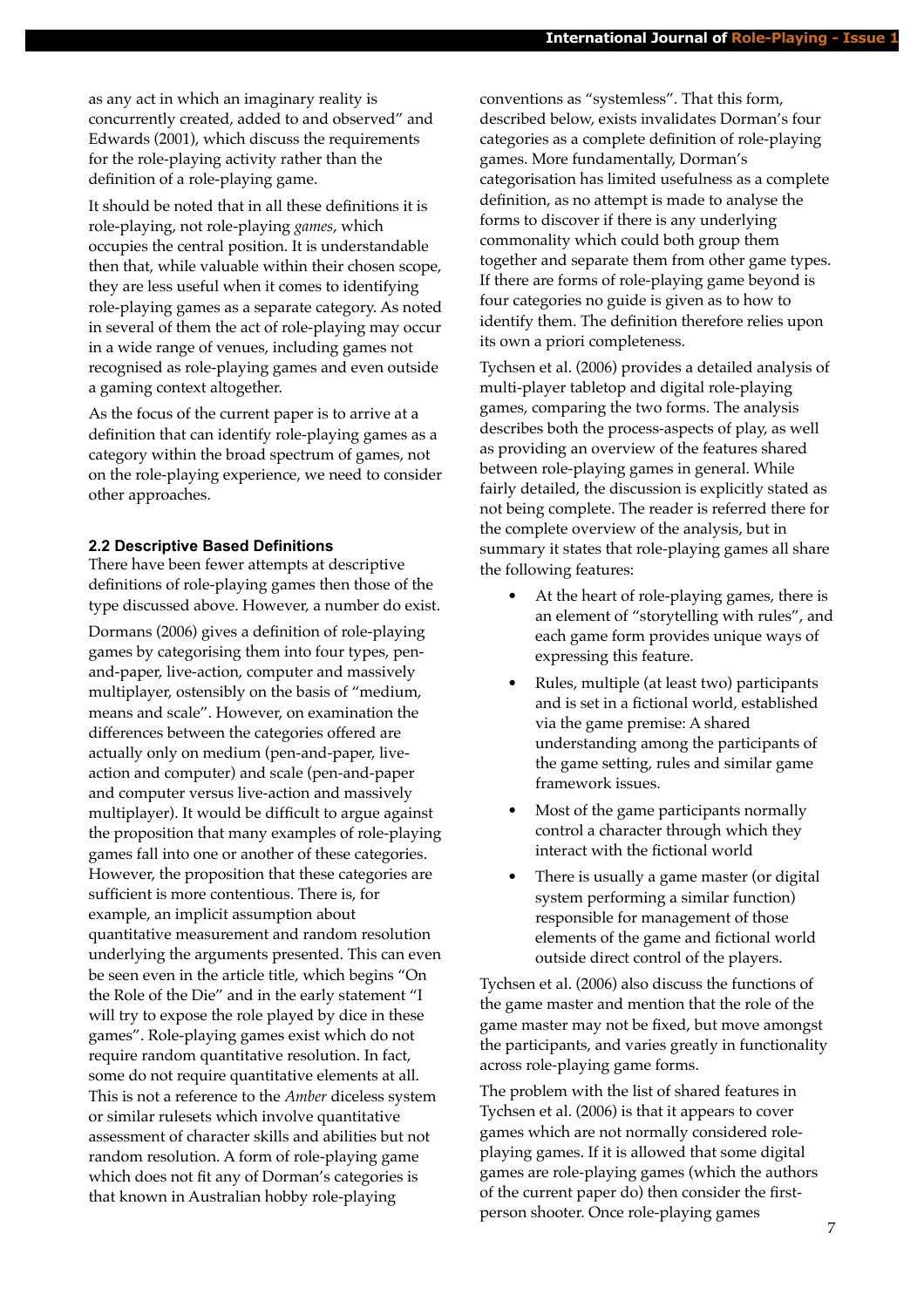are allowed to be digital than it must also be further allowed that software may take on the role of the game master. When looking at the list above, it would appear that e.g. first-person shooters would be considered role-playing games. They have a fictional world, multiple participants (at least one player and the game master/software) and a character through whom the player interacts with the game world. First-person shooters could also be argued to contain or create stories during play, notably games that specifically aim at creating an interesting storyline, e.g. *Deus Ex, System Shock II* and *Bioshock*.

It could be argued that the player does not roleplay a character in a classical FPS-style digital game, however, it is important to note that the player does have the potential role-play the character – but there would not be an in-game effect of this role-playing (except potentially in affecting some of the choices the player makes). Many contemporary FPS-games include features for solving conflicts in different ways – e.g. violent vs. non-violent solutions to problems in *Bioshock* or *Crysis*. It could be argued that this provides a lowlevel form of role-playing potential to these games.

Yet such games, with a few exceptions, are rarely considered or termed role-playing games. Some, such as *Deus Ex*, are said to have role-playing elements, but that is not the same as being a roleplaying game. Another game type that could be argued to feature the same series of elements are the three-dimensional platform games, such as *Jak and Daxter* and *Ratchet and Clank*, which again are not typically considered role-playing games.

Finally, Tychsen et al. (2006) point to the importance of the role-playing element of roleplaying games, but also note that contrary to the name, the act of role-playing is not a feature found in all the games popularly titled role-playing games. For example, digital role-playing games often feature a comparatively limited ability for the player to role-play their character. The authors do not however provide a definition of when a player can be said to be role-playing or not.

An essentially similar, if less detailed, definition is given by Morgan (2002), which in summary, states that players deal with an imaginary world, through the medium of a character, and that there is a game master who: "adjudicates rules disputes"; and: "guide[s] play much as a director would a movie". It can be seen to also be problematic in terms of identifying what and is not a role-playing game as

it what it covers conflicts with the generally accepted usage of the term.

A slightly different approach is taken Mackay (2001, p. 4) who defines role-playing games as follows (italics as in original):

> "[A]n *episodic* and *participatory* story-creation *system* that includes a set of quantified *rules* that assist a group of *players* and a *gamemaster* in determining how their fictional *characters'* spontaneous interactions are resolved."

It does not mention a fictional world and focuses on story-creation and interaction. It requires quantified rules, which were noted above to be unnecessary. Again, whole classes of digital games not recognised as role-playing games fit the definition. It could also be asked why the game must be "episodic". Many examples of short games, which can be completed in a single session, are known, particularly at non-digital role-playing conventions. The prominence given to "storycreation" is also debatable, given the arguments around the place of story and narrative within games.

Another, often referenced, definition of a roleplaying game is that of Stenros and Hakkarainen (2003), quoted above. In common with some of the other definitions discussed here it mentions players, game masters and interaction. However it eschews mention of a game world in favour of "diegetic framework", which includes the game world.² The concept of diegesis is an extremely useful in understanding what is happening within a role-playing setting and how players approach the act of role-playing. However, as it can apply generally to any game form it is less useful in separating out role-playing games.

Even the more detailed of the above definitions reduce to a game, set in an imaginary world, played by multiple participants, one or more of whom has a special role, commonly termed the game master, who controls aspects of the game world outside the control of the remainder of the participants, who typically control one or more characters. The presence of a privileged participant who controls aspects of the game world is hardly an identifying element of role-playing games. As well as the digital game forms mentioned above consider for example, referees in competition figure gaming, who may create the terrain upon which battles are fought (i.e, the game world), interpret rules issues and occasionally adjudicate outcomes.

² In the words of [Ste03] "Diegesis is what is true within the game world"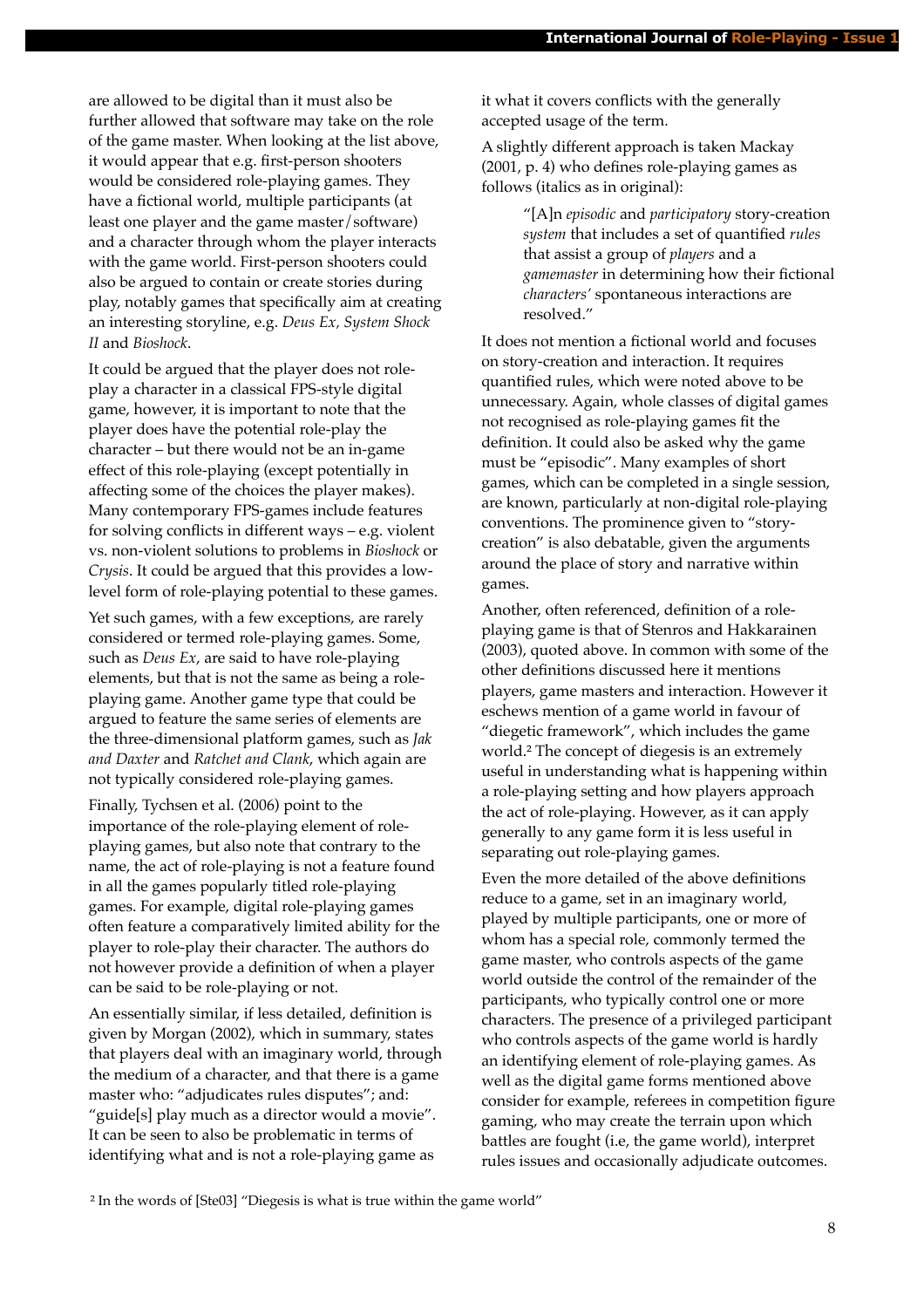This appears to meet the minimum requirements of a game master, yet such games are not considered role-playing games. Interestingly, though, it was from such games that the original table-top roleplaying game, *Dungeons and Dragons*, was derived. Which perhaps goes some way to proving the relationship between the role-playing game master and the figure gaming competition referee and that the mere presence of such a participant is not enough to make a game a role-playing game.

Most, and arguably all, of the definitions discussed in this section are successful in that the games commonly termed role-playing games meet their requirements. Unfortunately, despite their respective advantages, they are insufficiently precise for use in deciding which games are roleplaying ones and which are not as they also include within their scope games which are generally not considered to be role-playing games (or, in the case of Dormans (2006) do not cover games which are and give no guidelines for considering undecided cases).

# **3. ROLE-PLAYING GAME FORMS**

From the above discussion it can be seen that we do not currently have a definition of a role-playing game (as opposed to the role-playing activity) that both includes the set of games commonly described as role-playing games, while at the same time separating them out from other game forms. As this has not been the intent of the work cited in the above, this should not be taken as criticism. However, attempting such a definition is useful as it offers a different perspective on role-playing than that offered by previous authors.

**The concept of diegesis is extremely useful in understanding what is happening within a role-playing setting and how players approach the act of role-playing. However, as it can apply generally to any game form it is less useful in separating out role-playing games.**

A definition which specifically permits the identification of a game as a role-playing game or not, could possibly be developed based on analysis of existing known examples, in an attempt to identify any similarities.

The analysis presented here will consider the following examples of role-playing games:

- Pen-and-paper/table-top
- **Systemless**
- Live-action role-playing
- Single Player digital
- Massively Multi-Player Online
- Freeform
- **Pervasive**

This is not intended as an exhaustive list of all forms of role-playing game, nor a claim that each is significantly different to all the others. For example, under some definitions Systemless could be considered a sub-type of pen-and-paper, under others a sub-type of live-action role-playing. For present purposes that some of the above may be closely related is however immaterial, what is important is that the examples in the list, as a whole, have been selected to ensure a coverage across the breath of role-playing games to provide a firm basis for developing a workable definition.

Some of the examples in the list are considerably more widely played than others, but the intent is to arrive at a definition that covers all role-playing games, not simply the more popular ones.

Descriptions of some of the above have been given elsewhere, for example by Dormans (2006), where four of the listed forms are described. For completeness, and ease of analysis, all seven are described below, although some of the following content differs minimally from the existing literature

## **3.1 Pen-and-Paper/Table-Top**

"Pen-and-paper" and "table-top" both refer to the original form of role-playing game from the 1970's. Players, usually numbering in the single figures, sit around a table or occupy seating in the same room. Typically all players except one play a single character each and use that character to interact with the game world. The remaining player, variously termed dungeon master, game master or storyteller, is responsible for the game world beyond the players' characters. The power balance between players and game master may vary between examples, and even within a particular game, see Young (2005), and there may sometimes be more than one game master, but the latter is unusual. Play of the game typically involves verbal description, either by the players giving their character's actions or intentions, or by the game master describing the results of actions or the elements of the game world the players encounter. This form makes extensive use of written materials,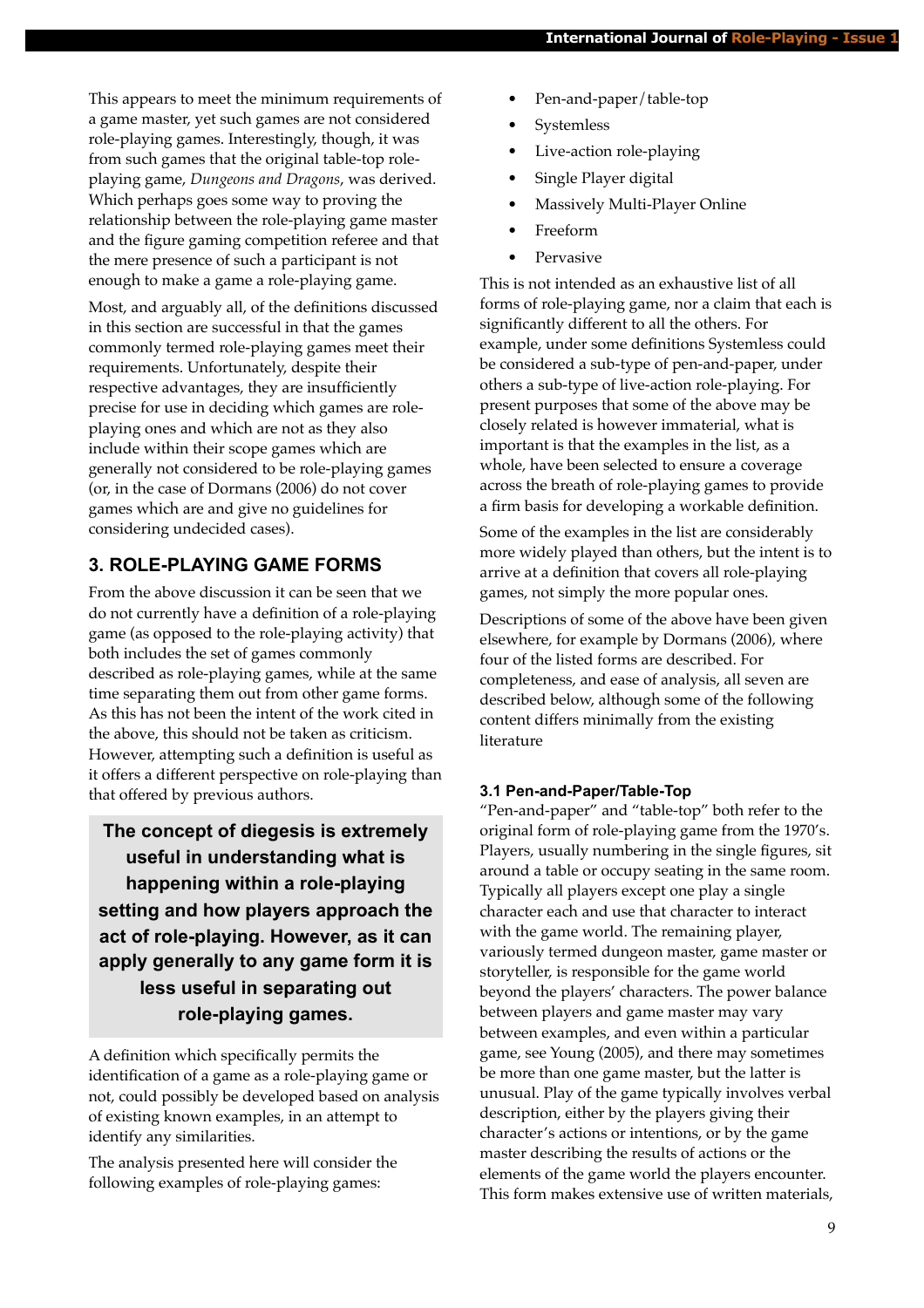including rules, play aids and the character descriptions. The last, termed a character sheet, usually describes the character in quantitative terms, with perhaps some qualitative description of the character's personality and history, with the latter varying greatly in occurrence and extent. The character sheet gives rise to the term "pen-andpaper", although the information is often written in pencil, not pen, to allow updating as the character evolves. Players may interact with the game world in any way that their characters, as inhabitants of that world, are capable of and play can potentially roam through any part of the game world.

The pen-and-paper form, being the one from which all others has originated, is well known and has been discussed in detail elsewhere, for example by Fine (1983), Mackay (2001) and Dormans (2006). In the interests of space, the form has therefore not been given as extensive an examination as some of the other forms discussed below. A closely related sub-variant, Systemless, is discussed in the next section. This formdisplays characteristics not highlighted in many previous descriptions of small-group role-playing games.

## **3.2 Systemless**

This game form, arising in the Australian roleplaying convention scene and elsewhere, is related to the pen-and-paper form and to psychodrama.<sup>3</sup> The number and functions of participants is typically the same as that for pen-and-paper, although the use of multiple game masters with substantial authorial control is more common. In these games characters are described in purely qualitative terms, by giving descriptions of their history and personality. There is no quantitative (or even pseudo-quantitative) definition of a character's attributes or skills. Character development is still possible, but is in terms of personality and emotion rather than the skills, attributes and levels typical of the pen-and-paper form.

In Systemless play emphasis is placed much more on enaction than description, players do not sit around a table, but move around the game space speaking as their character and portraying their characters' actions. The play of the game is the interaction between the players (including the game master) and the development of the characters and story. Actions are resolved based on the decisions of the game master, based purely on

their assessment of the situation, and without reference to any quantitative character or world description or any form of random resolution mechanism. The possible range of player interaction with the game world and the range of play are the same as for the pen-and-paper form, though the means of resolving actions with the game world is markedly different, given the lack of quantitative and random elements which commonly feature in the pen-and-paper forms often in conjunction with the same means of resolving actions in the game world as Systemless play.

This form appears to fall outside the categories of Dormans (2006), for, as Copier (2005, p.3) says: "Table-top or pen and paper role-play does not involve any form of physical acting." While one could argue that a definition of pen and paper roleplay could be given which includes such games, it then becomes a definition simply based on the number of participants, which tells us little, if anything, about the nature of the activity so categorised. Similarly, certain definitions of liveaction role-playing appear to include this form of gaming, for example those of Gade (2003, p.67):

> "I define a larp as: An interactive medium where one or more participants take on roles. The roles interact with each other, and with the surroundings and the world of the larp."

and Montola (2003, p.86):

"Larp is a role-playing game, where the actual physical reality is used to construct diegeses, in addition to communication, both directly and arbitrarily."

On the other hand some definitions of the border between live-action role-playing and tabletop, such as that of Lynch (2000), leave Systemless on the tabletop side of the divide.

Regardless of whether Systemless is an example of pen-and-paper, live-action or something else, its eschewing of quantitative elements while remaining a role-playing game is informative.

#### **3.3 Live-Action Role-Playing**

Live-action role-playing typically involves larger numbers of participants than the preceding forms, ranging from the dozens up to hundreds or even thousands. Emphasis in these games is placed on player enaction of the character's actions (similar to Systemless play, although live-action roleplaying can feature rules for player interaction),

<sup>3</sup> "psychodrama; a method within group psychotherapy where the participants take roles in improvisational dramatizations of emotionally charged situations", Psychodrama (2007)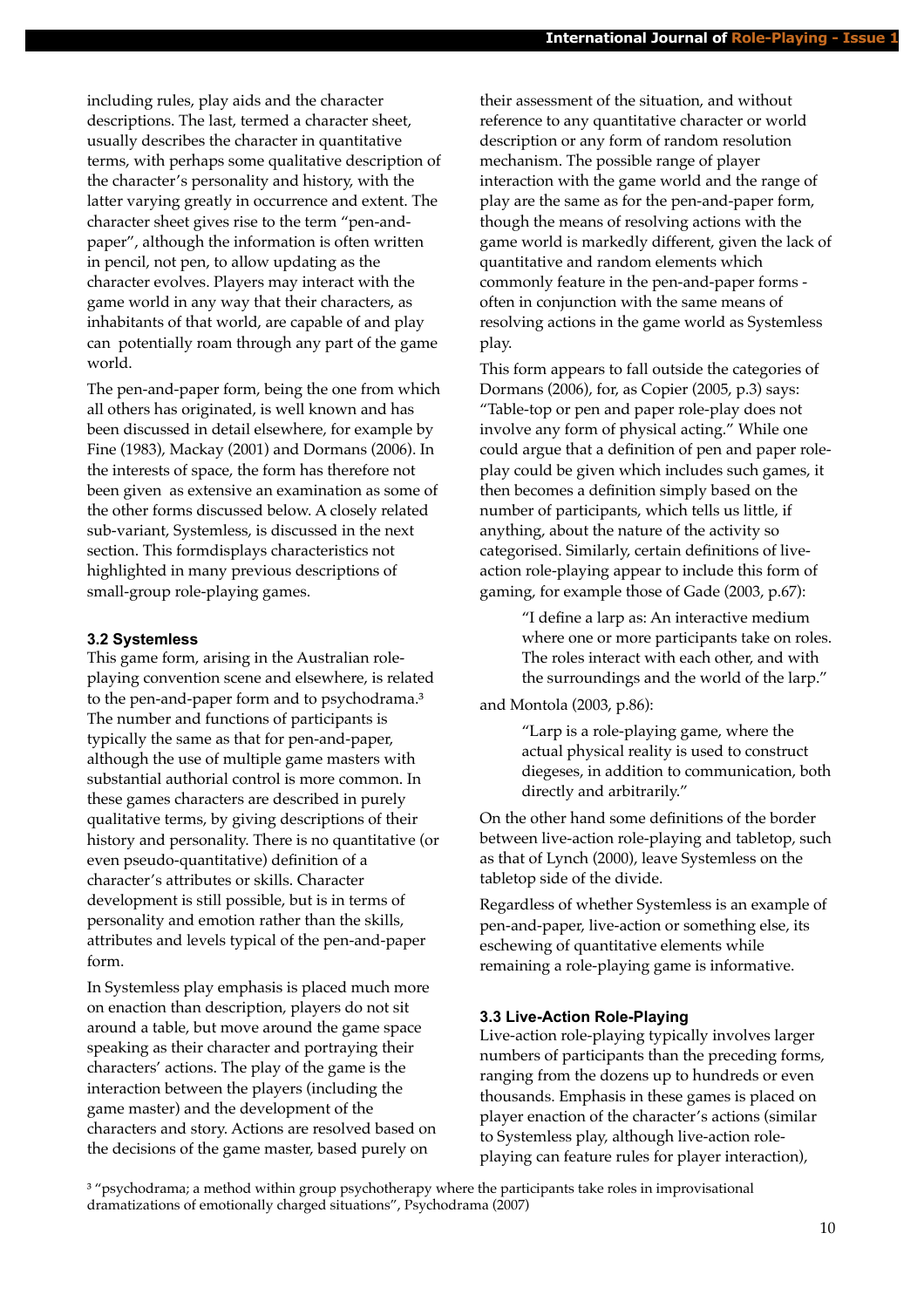costuming, props and setting. Real world locations, such as castles, parklands and warehouses, are used as the settings and are chosen to match the game world setting as closely as possible. As with the previous forms, participants are normally either players or game masters, with the players enacting a single character and the game masters, of whom there must be a considerable number due to the number of players, again controlling those parts of the game world beyond the players' characters. There may also be players who are assisting the game masters by carrying out preplanned actions, and so are not entirely acting at their own discretion. There are examples, such as some Scandinavian-based games, where attempts have been made to break the traditional game master-player boundary. In these games the relationship between players and game masters is fluid, changing over the course of the game through various game contexts.

Character descriptions can contain quantitative elements similar to the pen-and-paper format, but are usually based on qualitative information (e.g. personality, background) While player enaction is emphasised, formal rule systems are commonly used for determination of the outcome of many character actions, e.g. in the *Minds Eye Theatre* system, White Wolf (2005). The embodied nature of play, together with the emphasis on props and costume, allows players to have their characters interact with the game world in extremely varied and detailed ways. While the use of real world settings may appear to limit the areas of the imaginary game world which characters can inhabit, the game masters are free to extend the scope of play as they see fit.

#### **3.4 Single Player Digital**

The single player digital form of role-playing game, Hallford and Hallford (2001) is derived directly from the table-top form, and some examples (such as *Baldur's Gate*, *Neverwinter Night*s and *Knights of the Old Republic*) use digitised versions of pen-and-paper rules. These games rely on quantitative representations of the character, with character development following the quantitative improvement in skills and abilities typical of pen-and-paper games. The most obvious differences between the two forms are there being only a single player, with the software taking on the functions of the game master and the presence of the visual, digital, representation of the game world (Tychsen et al. 2006). A less obvious difference is the strict enforcement of the rules by the game software, whereas a human game master

has the option of which rules to enforce and whether or not alter outcomes mandated by the random resolution mechanism. The digital form also limits the ways players can interact with the game world. In a non-digital form the players can interact with the game world in any way the game master allows, with the game master improvising resolution mechanisms if necessary. Digital forms are limited to the interaction forms implemented prior to play by the game designer. It should be noted, though, that these often provide a comparatively large range of choice compared to other genres of digital games, including combat, interaction with objects and verbal interaction with non-player controlled inhabitants of the game world. Players are likewise limited to those areas of the game world for which the designers have created graphical representations. However, this space often represents a larger portion of the game world than for most character/avatar based digital games (possibly only matched by 3D platformers) and players are generally free to revisit previously encountered portions of the game world, unlike, for example, most first-person shooters, where the player is limited to the current level and cannot revisit areas once the corresponding level is complete.

**In a non-digital form the players can interact with the game world in any way the game master allows - with the game master improvising resolution mechanisms if necessary - whereas digital forms are limited to the interaction forms implemented prior to play by the game designer.**

Variants of this form exist which allow a small group of players, as in pen-and-paper games, e.g. *Dungeon Siege*. A few examples, such as *Vampire the Masquerade: Redemption and Neverwinter Nights* (I and II), even allow a human game master. However, the restrictions on the ways players interact with the world, and the need for preexisting digital content limiting the accessible areas of game world still apply. While a human game master can allow more flexible action resolution and interaction with the world, this with current digital technology does not exceed what is possible in non-digital forms.

#### **3.5 Massively Multi-Player Online**

The most obvious difference between this and the previous category is the number of simultaneous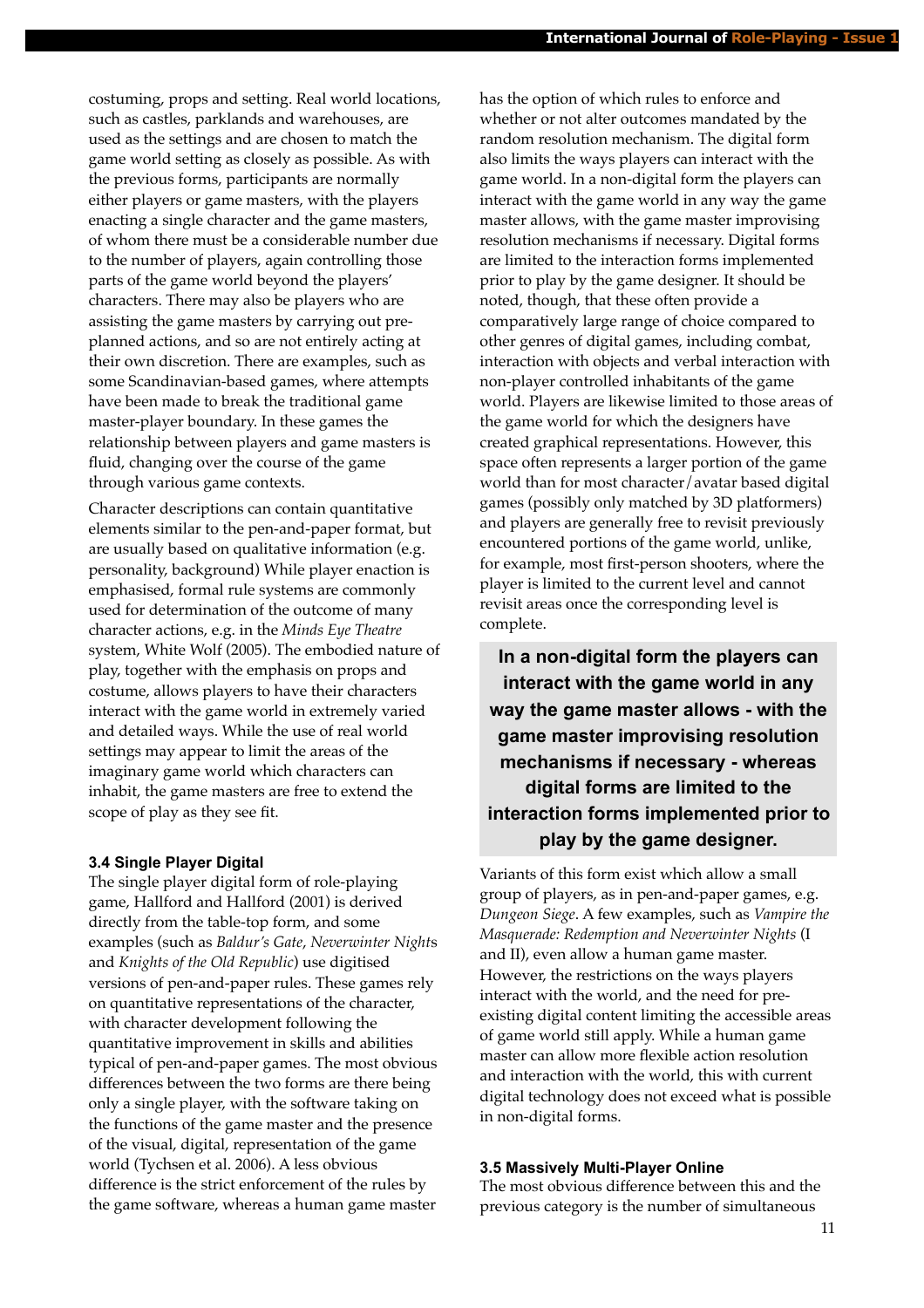participants, with typical examples in the thousands, e.g. *Age of Camelot, Saga of Ryzom* and *World of Warcraft*. While the basic form of the game is the same, with a graphical interface for current examples (in contrast to the earlier text only versions) and quantitative character development, the sheer number of players gives rise to intricate and varied patterns of play, based around the social interaction possibilities with other human players. They often provide geographically large areas for players to explore, typically larger than in the single player digital form. The range of possible interactions with world the offer is the same as the single player digital, with combat, object interaction and verbal communication with nonplayer characters standard. However this latter is of course complemented by the communication with player characters, which can obviously be much more extensive and nuanced than the very limited dialogue options offered by software controlled characters., as discussed by, for example, Taylor (2006) and Duchenaut et al. (2006). It is also worth noting that players can have multiple characters in most examples of these games and may play each such character for as long, or longer, than in a typical pen and paper game. There is potential for a much higher degree of attachment to these characters by the players than in the single player digital forms, which typically last 20 to 40 hours.

## **3.6 Freeform**

The freeform style is reasonably well known in The United Kingdom, USA and Australia. In many ways it can be viewed as a specific form of the liveaction style, but is usually recognized among the player community as an independent category of role-playing game. Freeform is a form of live-action game with a clearer emphasis on character interaction in a more controlled environment than is possible in large scale live-action games. There is typically limited, if any, emphasis on combat. Normally the number of players involved is much larger than the table-top form, but less than is typical for live-action and also places less emphasis on setting, costume and prop. It tends to rely heavily on inter-player communication and negotiation and less on rules based action resolution. Again multiple game masters are required to handle the larger number of players and while most play is set in a single physical location, represented by the physical play space, the game masters are free to extend this into anywhere in the game world.

#### **3.7 Pervasive**

Pervasive and ubiquitous games are typically digital games which extend the game play beyond the computer screen. For example, where player movement in the real world equates to avatar movement in the game world, as in *Botfighters*. Pervasive role-playing is slightly different, in that it does not necessarily include a digital component. Instead it is essentially an extension of the liveaction form. In the latter there are usually boundaries (of various strength) defining which parts of the real world are being used to represent the game world. In pervasive role-playing these boundaries are much weaker or even essentially non-existent, to the extent that anything in the real world, even people not playing the game, can take on a significance for the play of the game. As any part of the real world, or anything in it, can potentially be part of the game, it is obvious that the geographical range of, and the possible ways of interacting with, the game world are extensive. In most other ways this form resembles live-action role-playing. For more detail see Montola (2007) and Jonsson (2007).

# **4. FEATURES OF ROLE-PLAYING GAMES**

As can be seen from the above there is significant variation amongst role-playing games, including the mechanisms supporting game play and the play styles that typify them. While this may make it appear unlikely that a useful overarching definition can be found there are also considerable areas of similarity.

#### **4.1 Character**

All the examples discussed share a use of playercontrolled characters. One of the earliest examples of a role-playing game including a self-definition, Perrin et al. (1980, p.3) focuses on character, defining a fantasy role-playing games as

> "A game of character development, simulating the process of personal development commonly called life'"

These characters are the primary (in most cases the sole) means by which the players can interact with the game world. The methods by which the characters are defined vary, in some cases being purely quantitative, in others extensively qualitative and in others a mixture of the two, but in all cases the characters are regarded as individuals, with their own unique place in the game world (some experimental Scandinavianproduced role-playing game modules have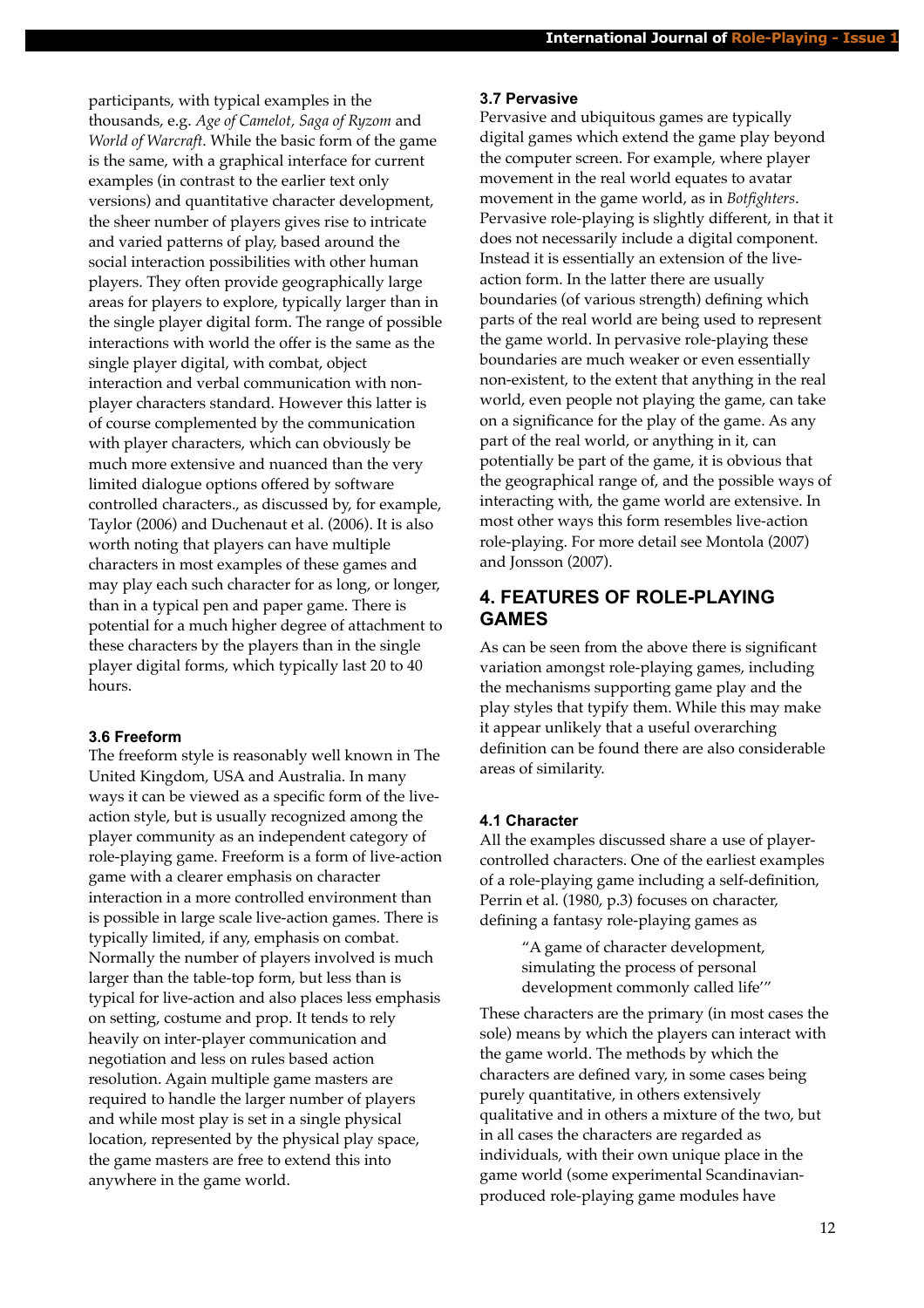experimented with replacing the typical character with e.g. abstract concepts, such as a group of emotions). This contrasts, for example, with the use of characters in simulation based education and training exercises, where characters are more often described by their roles (teacher, medic, etc.) than by reference to their individuality. The players are able to effect, and influence, the development of the game world through actions expressed via their characters.

More than being merely character-based, characters in role-playing games are in the vast majority of cases capable of development, as noted in the definition quoted above. Again this development might be in quantitative, skill and ability, terms or in qualitative personality terms. While the form of the development might vary widely between games it is always subject to at least some player control. There might be skill points which the player chooses to allocate, specialisations to select or decisions made about emotional changes. This separates role-playing games from other games with character development, but where that development is fixed and pre-decided by the game designers, with perhaps some limited choices by the player within a defined framework. Pre-defined development is seen, for example, in games where the character obtains a new ability when a particular point in play is reached, such as is often the case in 3D platformers, or some adventure games, or which demonstrate emotional change in the central character, but where this is again under the developer's, not the player's, control. It might be contended that, in any game that is characterbased, the player may imbue their character with a personality and develop that personality over the play of the game. While this is true, a defining feature of role-playing games is that they are *capable of reacting* to changes in the character(s). The game reacts to skill and ability changes. If the game focuses on the personality of a character then when that personality is changed, the game can react, in the shape of the reactions of the other players (and the rest of the game world, as expressed by the game master). Even if the player of, for example, a racing game imbues their character with a personality and then changes that personality the game will not be able to react as it is not designed with this capacity (in fact, it would not be able to react to the initial personality state either).

The above is not to argue that character development *must* occur for a game to be a roleplaying game, only that it be possible within the design of the game, offer some control to the player and that the game will respond, in some manner, to the changes. Character development is not a requirement on every player or character, but is a potential play feature existing within the structure of the game. It is perfectly possible, for example, to "play" *World of Warcraft*, by creating a character, and then merely touring the world without ever acquiring additional equipment or experience points. Similarly, a player of *Monopoly* could simply move their piece around and around the board without ever buying a property. But the intent of development is there, even if ignored in some particular play examples.

#### **4.2 Game Master**

While most participants in the games discussed are players controlling a single character, all of the forms also have other participants who control the game world beyond the players' characters. These participants are typically referred to as game masters. The exact duties of the game master vary, with the power relationship between players and game master varying between game to game and even at different points within the same game. Game master functions also vary, making defining them difficult, although some attempts have been made such as Stenros and Hakkarainen (2003) and Tychsen et al. (2005). Whatever their exact nature, the viewpoint of a game master is very different to that of the players. While players are primarily concerned with their particular character, game masters are primarily responsible for presenting the world to the players, elaborating story elements and adjudicating results. This is also the case where the game master is represented by a game engine in a digital role-playing game. Where there is extensive use of props the game masters are responsible for the selection and positioning of these. Even in pervasive games; game masters will often place game objects within the real world, structuring and controlling it according to the needs of the game.

The presence of a game master helps differentiate role-playing games from other forms of character based games, such as board games where a player controls a single character, for example *Zombies!!,*  and from children's games, such as cops and robbers. The game master may be called upon to adjudicate outcome of events in he game world, and will rely upon a rule system to do so. However, that rules system does not necessarily include any quantitative representation of characters or game world or include random resolution of any kind.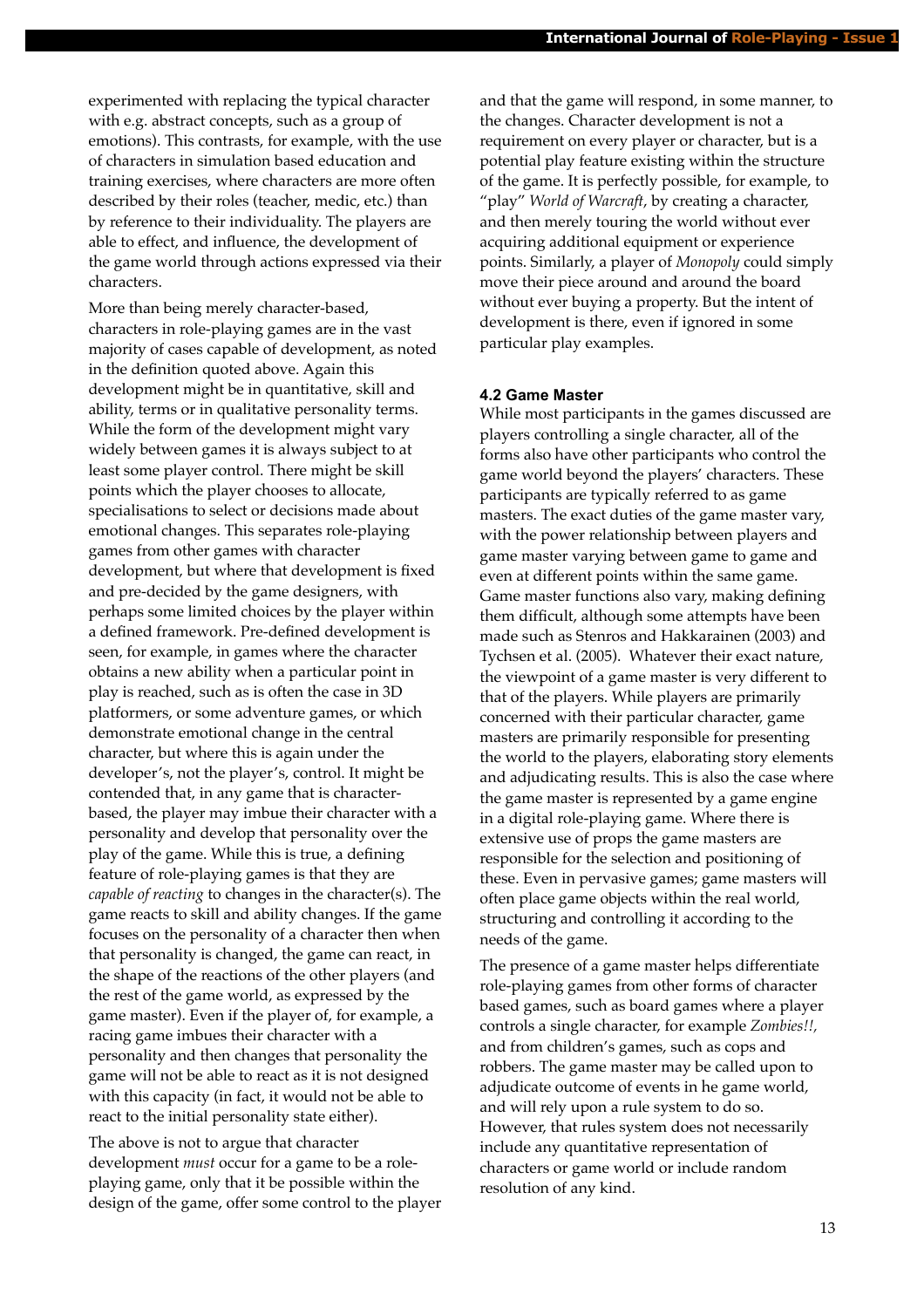#### **4.3 Treatment of Space**

Role-playing games consistently make use of a fictional game world, and this element is found in many of the definitions discussed in section 2. Yet it can hardly be said that role-playing games are unique in this. Many, if not most, games are set apart from the real world by the placement of their action in a fictional world. However, role-playing games make use of the fictional world in a manner that is consistent and distinctive, although not one which is unique to them. This can be seen both in the parts of the game world encompassed within the game and the means by which characters can interact with that game world.

Most game forms are limited, by their structure, in the amount of the game world that the players can experience. This is true of both digital and nondigital games. A military board game covers a fixed amount of territory. *Asteroids* is set in a small part of an asteroid field. *Cluedo*, in both digital and nondigital forms, is limited to a single house. Play can never proceed beyond these limits. Non-digital role-playing games are under no such fixed restrictions. They offer the promise (if rarely fulfilled) of the ability to go anywhere and do anything within the game world. The players and game master are free to investigate the entirety of their imaginary universe as they please. Even if the play of the game is currently geographically very limited within the game world (perhaps even to a single building or even room) this is a conscious choice of some or all of the participants, not inherent in the structure of the game and could *potentially* change at any moment. This concept is touched upon by Young (2005) in his discussion of game mastering styles, but not investigated there in great depth.

Digital role-playing games are nowhere near as free, being almost always limited to the pre-created game content. Indeed this has lead Schut (2003, p. 10) to suggest: "maybe we should use [Janet] Murray's term and call digital game narratives participatory stories". Even then digital roleplaying games tend to encompass a high proportion of the imaginary world, higher than first person shooters, perhaps equalled by adventure games and some 3D platform games, such as *Ratchet and Clank*, *Jax and Daxter* and *Beyond Good and Evil*. Such games closely resemble roleplaying games but lack the character development aspect. The need for pre-play preparation of the graphical representation of the accessible areas of the game world should not be considered a hard and fast limit on digital role-playing games. As technology improves the ability to present

interesting, non-pregenerated, space will improve, bringing to the digital the possibilities currently only available in the non-digital. Movement in this direction can be seen in the recently released game *Hellgate: London*.

Not only do role-playing games allow access to relatively large sections of the game world (and in some forms potentially all of it), they also allow extensive choice in how players may explore that space. Players are generally free to choose their path through the world (at least to an extent noticeably greater than many other game forms) and even revisit areas. Again, this is not true of character based games that divide the play area into levels (such as most first-person shooters), where the player is restricted both in their path through the environment and from revisiting completed levels. Adventure games likewise tend to move players through the world a section at a time, limiting the ability to revisit areas. Roleplaying games, especially the non-digital forms, then, can be viewed as treating space in a (pseudo-) realistic manner. Characters have choice as where they visit, what order they visit areas and whether they wish to revisit areas, just as the players of such games do in their real lives.

Role-playing games are obviously an example of Murray's (2000) concept of the "tangled rhizome" mode of spatial navigation in games. However, while they allow the choice of direction she posits, they are not alone in this. It is the scope of the choice offered to the player(s) that sets such games apart.

Obviously global or galactic strategy games such as *Civilization* or *Space Empires* offer significant spatial scope (in raw quantity at least) within the game world and flight simulators typically present both expansive areas and free player navigation. However, these games are typically not character based, and the options they present for interacting with the world tend to be more limited than is found in a role-playing game, as discussed in the next section.

#### **4.4 Interaction with the Game World**

The previous section dealt with the treatment of the game world on a macro scale. Role-playing games also have a consistent approach to microlevel interactions with the game world.

While all games involve a configurative element role-playing games differ in the potential *scope* of the configuration available to the player from other character based forms. Players of non-digital games can have their character interact with the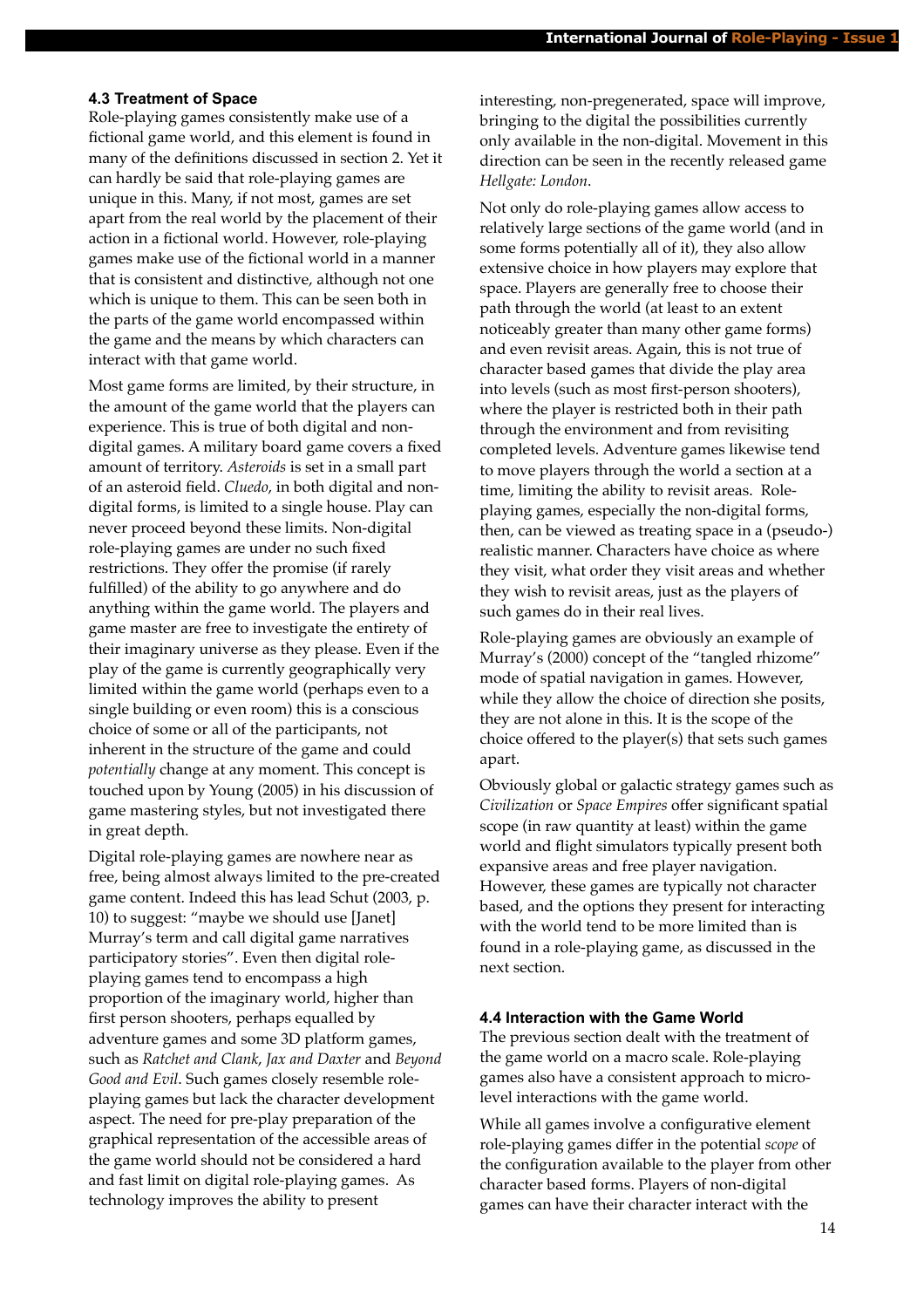game world in any way that is possible within the limits of that world. Even digital games, limited by current technology, tend to offer a wider range of possibilities, usually including combat, dialogue, object interaction, etc, than is found in most games. Adventure games lack the combat option, firstperson shooters generally offer less rich dialogue and object interaction, etc.<sup>4</sup>

While role-playing games provide more interaction opportunities, they tend to be generalist rather than specialist in how they allow players to exercise their configurative options. They may allow many different ways of interaction with the world (such as driving, shooting and talking) but do not go into any in as much detail as games dedicated to such activities. Consider a racing game, such as *Formula One Championship Edition*. Interaction with the imaginary world is limited to partaking in races, although this may be covered in exceptional detail. The player cannot stop racing and start flying a plane. Non-digital (and some digital) role-playing games will allow players the opportunity for both (assuming they exist in the game world) and much more, but will typically not cover any activity in as much detail as a game dedicated to that pursuit. While some role-playing games may have extremely detailed coverage of some of these (typically combat and occasionally vehicles) this treatment does not extend to all possible world interactions – any attempt to do so

# **While the exact relationship between stories and games is still debated, role-playing games demonstrate more story-like elements than many other game forms.**

would lead to a game too rules-heavy to be easily playable. In a non-digital game a player may decide to cook, paint or any other possible activity, but the resolution of these actions will be typically handled in a cursory manner. In general roleplaying games offer a comparatively wide choice of configurative options, but present many of them in a relatively abstract manner. A particular game or particular group of players, may emphasise one or another (such as vehicle combat) but for every one so detailed, many are handled abstractly.

Another difference between role-playing and other games is that typically role-playing games

(including the digital forms) place a lesser requirement on users to provide continuous input. In digital racing or flying games a player that provides no input for an extended period will likely crash. Most first person shooters require players to be constantly on their guard (at least during times when the game allows player input). Conversely a role-playing game typically allows its player large sections of time when they can choose how much input they will give. Players have at least partial control over the balance between configurative and interpretive in their approach to the game.

## **4.5 Narrative Backing**

Role-playing games typically demonstrate strong narrative influences. While the exact relationship between stories and games is still debated, roleplaying games demonstrate more story-like elements than many other game forms. The history of the game world and the narrative support for ingame tasks is more apparent in role-playing games. Making sense of the game play in these games requires an understanding of the wider game world. For example, in *Asteroids* a player is not told, nor do they need to know to play the game, what the social structure of the game world is, how interstellar travel world or what race the pilot of their ship is. In a science fiction role-playing game all these elements are likely to be at least known to the player, and possibly important to the actual game-play, as discussed by Tychsen et al. (2006).

Role-playing games introduce this element as a consequence of their individualisation of the characters and their presentation of events in the game world. In fact it could be argued that the narrative elements in role-playing game are a result of other, defining, elements and that it is a corollary, not a necessary element in itself. In essence, role-playing games cause narratives to emerge on a running basis, they do not contain narratives as such.

Players of role-playing games experience a sequence of (typically) related events. These can be said to form a narrative, of some sort, in much the same way that narratives are formed from real life experience. That the traditional definition of story from narrative theory, for example Bal (1997), may not apply to role-playing games<sup>5</sup> is beside the point, the "story–like" element is commonly strong in role-playing games. This can be seen both in the

⁴ Of course, the term first-person shooter is not strongly defined either and the games that have that label applied to them vary greatly. Some do offer extensive dialogue choices, etc, but there does not appear to be a game which offers all the features here identified for role-playing games yet is commonly termed a first person shooter.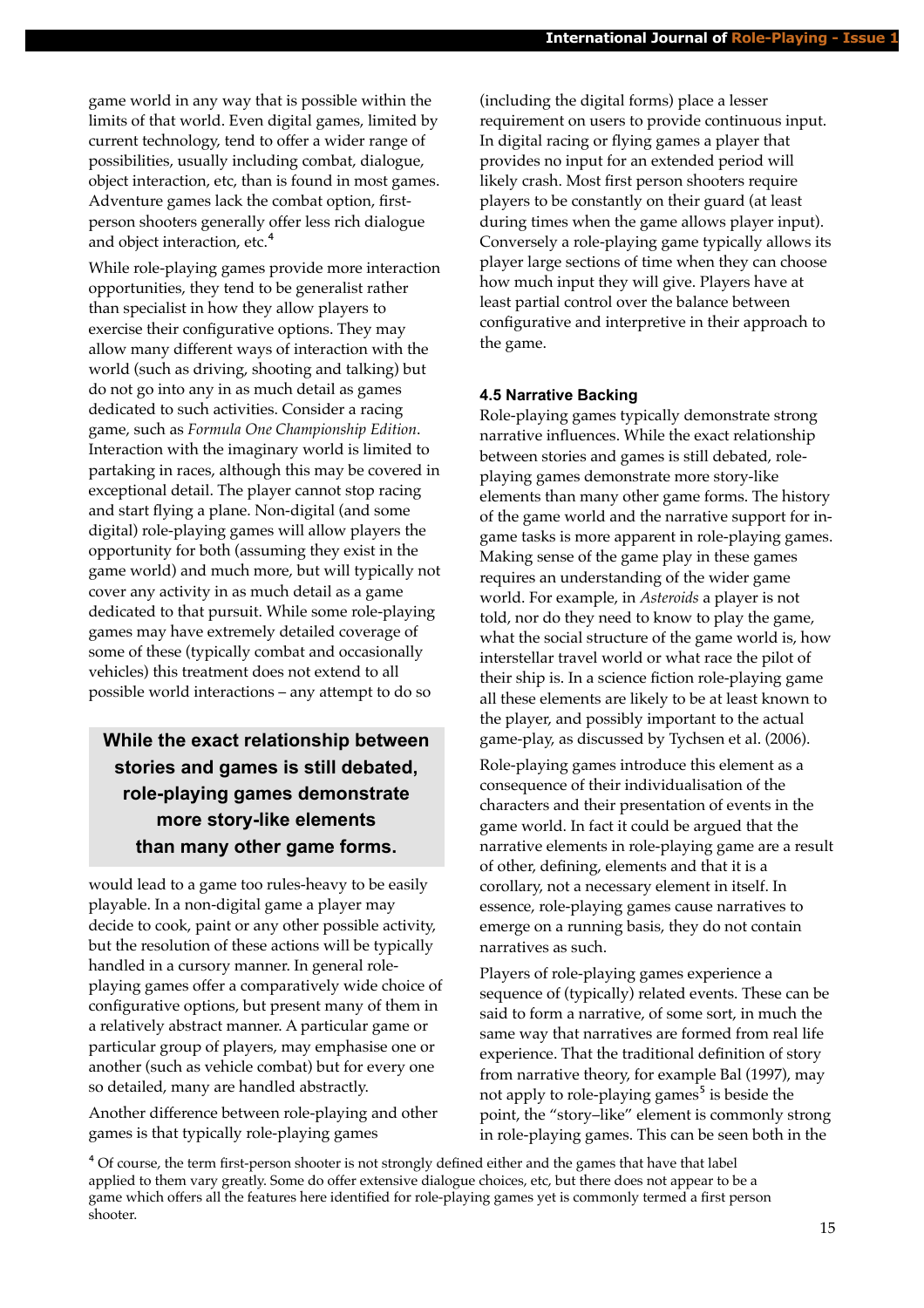presentation of events, their reception by players, and in the common provision of supporting material, detailing the game world and events in it.

# **5. DEFINITION**

The above discussion allows for a definition of a role-playing game based on the analysis of existing forms.

- **1. Game World**: A role-playing game is a game set in an imaginary world. Players are free to choose how to explore the game world, in terms of the path through the world they take, and may revisit areas previously explored. The amount of the game world *potentially* available for exploration is typically large.
- **2. Participants**: The participants in the games are divided between players, who control individual characters, and game masters (who may be represented in software for digital examples) who control the remainder of the game world beyond the player characters. Players affect the evolution of the game world through the actions of their characters.
- **3. Characters:** The characters controlled by players may be defined in quantitative and/or qualitative terms and are defined individuals in the game world, not identified only as roles or functions. These characters can potentially develop, for example in terms skills, abilities or personality, the form of this development is at least partially under player control and the game is capable of reacting to the changes.
- **4. Game Master:** At least one, but not all, of the participants has control over the game world beyond a single character. A term commonly used for this function is "game master", although many others exist. The balance of power between players and game masters, and the assignment of these roles, can vary, even within the playing of a single game session. Part of the game master function is typically to adjudicate on the rules of the game, although these rules need not be quantitative in any way or rely on any form of random resolution.
- **5. Interaction**: Players have a wide range of configurative options for interacting with the game world through their characters,

usually including at least combat, dialogue and object interaction. While the range of options is wide, many are handled in a very abstract fashion. The mode of engagement between player and game can shift relatively freely between configurative and interperative.

**6. Narrative:** Role-playing games portray some sequence of events within the game world, which gives the game a narrative element. However, given the configurative nature of the players' involvement, these elements cannot be termed narrative according to traditional narrative theory

It should be noted that this definition does not provide clear boundaries. Exactly how much of the game world is presented, how wide the choice of interaction possibilities and how much story element is contained vary between the forms of role-playing game and are not amenable to precise quantification. This leads to a blurring of the boundaries between what is and is not a roleplaying game. However, the definition provides very clear support for categorising games, as discussed in the next section. The definition specifically focuses on the structure of the games, not on the playing styles employed within them. This can vary greatly, from player to player and moment to moment, ranging from convincing acting to the purely instrumental and beyond.

The definition also, as a consequence, demonstrates that digital role-playing games do not represent the full spectrum of role-playing games. For example, some role-playing games blur or even remove the boundary between player and games master. Digital role-playing games are more restrictive, with the software having a non-negotiable role and rely on quantitative character representation and event resolution, while not allowing purely qualitatively description or arbitrary resolution. They also limit, *in advance*, what portions of the game world the characters can engage. Where a human game master can, on the fly, detail and present any aspect of the game world, this cannot be done in the digital realm, if only through the need to prepare the graphical assets.

## **6. DISCUSSION**

If the definition proposed above is to have use it should at least be able to distinguish role-playing games from similar forms. In this section a number of game forms are examined, highlighting how the

<sup>&</sup>lt;sup>5</sup> As it may not apply to any game as suggest, for example, by Juul (2001).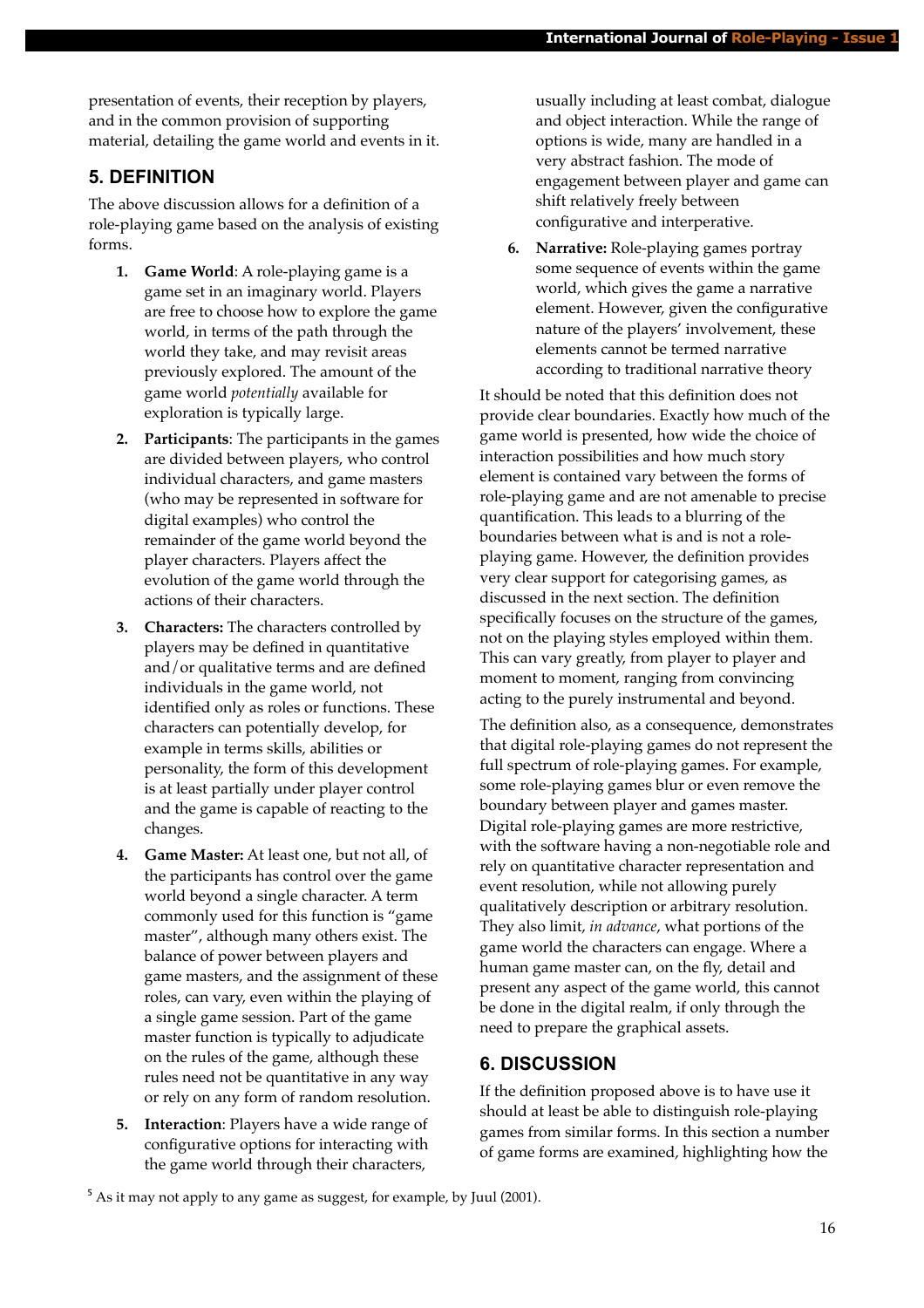proposed definition distinguished them from roleplaying games while previous definitions do not.

First person shooters fulfil the requirements of many existing definitions of role-playing games. They have participants, a game world and a controlling power outside the players. The stereotypical form of a *Dungeons and Dragons* game finds the players involved in a "dungeon-bash". Here they move through a maze of corridors, killing and looting as they go, This is little different to the play of many first person shooters. Yet the dungeon-bash is regarded as a role-playing game and first person shooters are not. Most of the latter lack the character development aspect, which is crucial to role-playing games. They also typically feature a very narrow range of options for interacting with the game world, e.g. the option of communication with dungeon inhabitants which, however rarely exercised, does exist in the tabletop form. Even those digital games that do include character development, and are said to have a roleplaying aspect, lack some other element covered in the proposed definition. For example, *Deus Ex*, follows the traditional first person shooter treatment of space, dividing it into levels and not allowing players free return to already explored areas. One first person shooter which does allow free exploration and revisitation is *System Shock 2*. It also has player controlled character development and extensive means of interaction with the environment. Where it fails in meeting the definition is that the environmental interaction is not quite what would be found in a role-playing game. In particular, the player has no choice in the interaction with non-player characters – the player is spoken to, but never speaks back. Interacting via dialogue is an important aspect of role-playing games, as noted in the definition.

Adventure games, such as *Monkey Island* or *Syberia*, on the other hand, make extensive use of dialogue interaction including, most importantly, giving the player some choice of dialogue options. These games lack character development as it is found in role-playing games, often limit the player's navigation of space and usually limit interaction with the world to dialogue and certain object interactions.

Other examples can be found of games which are similar to, but not quite, role-playing. Such games fit within various of the existing definitions but are excluded by the one presented here. 3D platformers have been discussed above. Cops and robbers, and other similar children's games, lack a directing influence which could be labelled a game

master. Board games where players take a single character role, such as *Zombies* and *Talisman*, lack a game master, impose strict limits on the areas of the game world that can be visited during play and have limited options for interacting with the game world. The existence of a game master (or equivalent) by itself is not enough to make a game a role-playing game. Consider certain double blind board war games. A double blind game is where players have a copy of the game board o which they manoeuvre their pieces. The have only limited knowledge of the movements of the other player. These games may involve a referee, who adjudicates the action and informs players of events outside their control. In fact in one example, *Flat Top*, the referee is called a game master. Such games have participants, a game world and a game master, yet are clearly not role-playing games. It should also be noted that some of these games, such as variants of *Squad Leader*, place players in control of pieces representing individual people (although admittedly more than one). These games also differ from role-playing games in the type of interaction with the world allowed, being purely combat-focussed.

## **7. CONCLUSION**

Role-playing games, although they exist in a variety of forms, which include great differences in player number and cross the divide between the digital and non-digital, possess a range of common features that allow them to be distinguished from other game types. Existing definitions have typically not captured this distinction, typically being concerned with the aspect of role-playing or specific types of role-playing games. An analysis of various examples of role-playing games in this paper has enabled the identification of a range of characteristics. On that basis a definition for them could be proposed which is much more successful at separating role-playing games from other, similar, game forms.

Much of the outline of the proposed definition is not new, sharing game world, characters and game masters with many existing definitions. However the analysis has shown that not only are these important components of a role-playing *game* but that such a game includes each in a very specific manner, which together provides an a means of identifying this game form. Particularly important to the proposed definition is the treatment of character, space and interaction within a roleplaying game. Characters can develop, under player control, within the game world and through them the player is able to interact with that world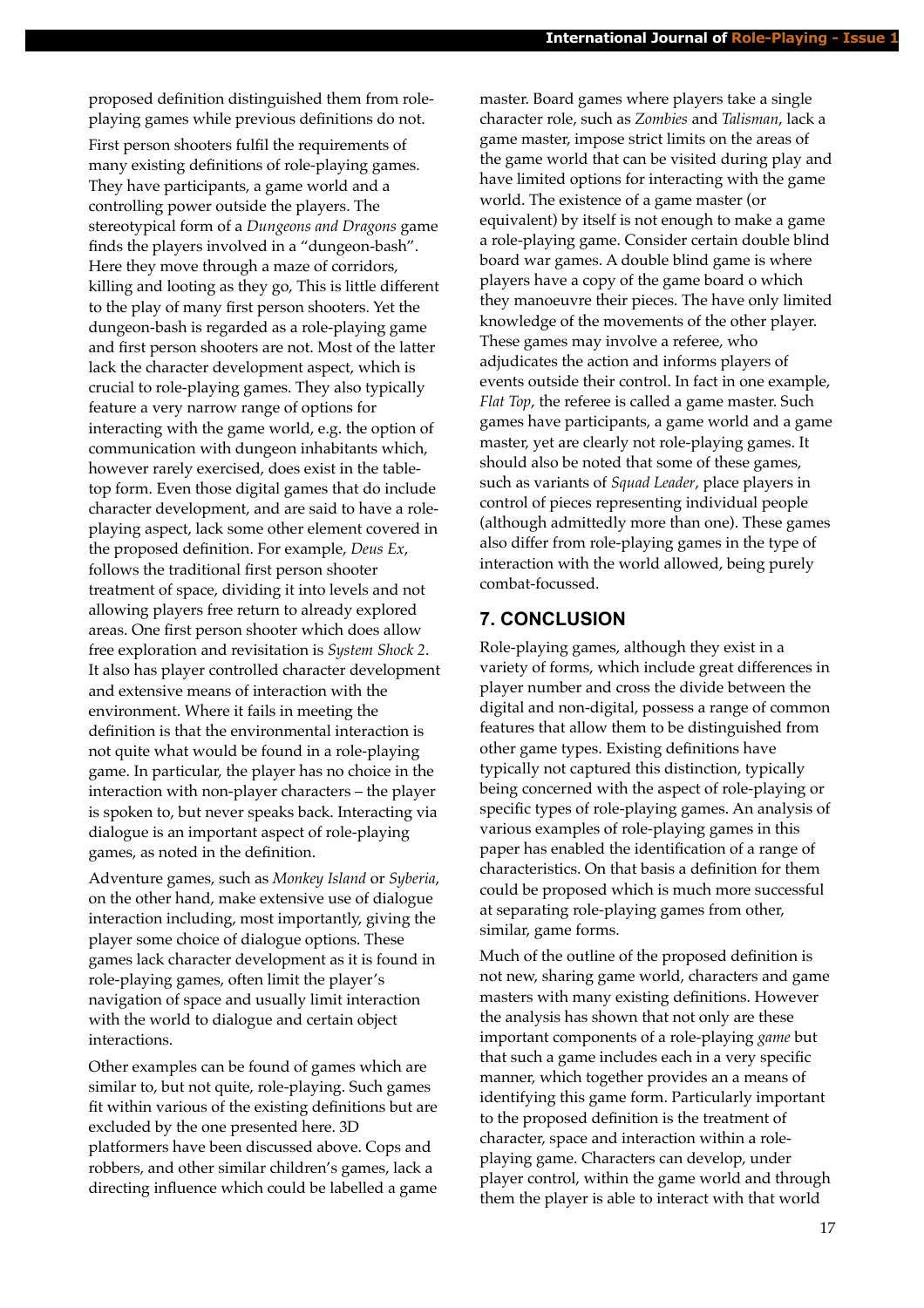in a great variety of ways and throughout the imaginary geography. A cornerstone of roleplaying is the range of imagination it encourages. This recognises one aspect of role-playing games, seen in previous definitions, in that they allow players, through their character to do whatever would be possible in the imaginary world of the game. Of course this misses the role of the game master, and other important points, such as character development, but it does highlight the range and depth of interaction possible within the game world. This use of space and the possibilities for players to explore the game world, in both geographic and configurative terms, have been important omissions from previous definitions.

The role-playing format continues to evolve and mutate. The analysis presented here does not attempt to exhaustively cover all the existing forms (for example, mobile-phone based massively multiplayer role-playing games were not considered). The definition given above is a presented as an advance, not the final word. While our contention is that it covers existing forms it would need to be revisited and possibly revised as new ones emerge.

Having proposed a definition for this idiosyncratic game form it is worth giving some thought to how this relates to definitions of games in general. Roleplaying games are identified as a limit case in by Salen and Zimmerman (2004, p.81) in their discussion of the definition of a game (although it should be noted Lindley (2005, figure 2) places them in the middle of the spectrum of games). If role-playing games are accepted as games (as Salen and Zimmerman further state (2004, p.81), to not so accept them would be: "a ridiculous conclusion"), it is necessary to ask what such acceptance means for the definition of a game. While the purpose of this paper is not to enter into a discussion of a broad definition of games, one particular issue arising from the current examination of roleplaying games deserves further examination – that of outcomes.

Many definitions of a game include the need for some defined goal or outcome, including those of Parlett (1999), Abt (1970), Suits (1990), Costikyan (1994) and Salen and Zimmerman (2004). The definition of a game proposed by Salen and Zimmerman (2004, p.80), for example, includes a "*quantifiable outcome*". As we have discussed above *quantitative* elements are not a requirement for a game to be a role playing game in any sense, outcome included. Even in role-playing games with quantitative aspects, the outcome is generally not subject to exact quantification. Role-playing games are able to proceed indefinitely. Costikyan's

(1994) argument that they have continuous goals is tenuous at best – all human activity can said to have a goal, even something as simple as passing the time. Including this in a definition tells us nothing, as it does not separate games from other activities.

It could be argued, as Juul (2003, p.40) does, that "Pen and paper role-playing games are not normal games because with a human game master, their rules are not fixed beyond discussion." Following this one could further argue that role-playing games are not a useful test for general game definitions such as Juul's (2003, p.35) *classic game model*:

> "A game is a rule-based formal system with a variable and quantifiable outcome, where different outcomes are assigned different values, the player exerts effort in order to influence the outcome, the player feels attached to the outcome, and the consequences of the activity are optional and negotiable."

However, that would almost leave such definitions circular- they are defining the games which meet their definition, and consigning other games to a "half-real" status. That Juul qualified the title of his model with the term "classic" implies that a more general game model may exist. Perhaps that more general model should not have such an emphasis on outcome.

Exactly how such a model is formulated is not of immediate concern here. But what this does demonstrate is the utility of role-playing games in testing more general games theory. Whether they are regard as typical games or not is less important, although limit cases, as they are termed by Salen and Zimmerman (2004) are always a good test of a theory. Their peculiar nature, similar but not the same as other game forms, existing in both the digital and non-digital worlds, the broad scope they give for interacting with the game world, both lends them a fascination for their players and makes them a fertile field for research. In their diversity they display many faces but, to wrench a quote from Campbell perhaps beyond its limit, we may here have started to approach the one face behind the many.

## **REFERENCES**

- (1) Abt, C., 1970, *Serious Games*, New York: Viking Press.
- (2) Bal, M., 1997, *Narratology, 2nd ed.* Toronto,. University of Toronto Press.
- (3) Copier, M, 2005. Connecting Worlds.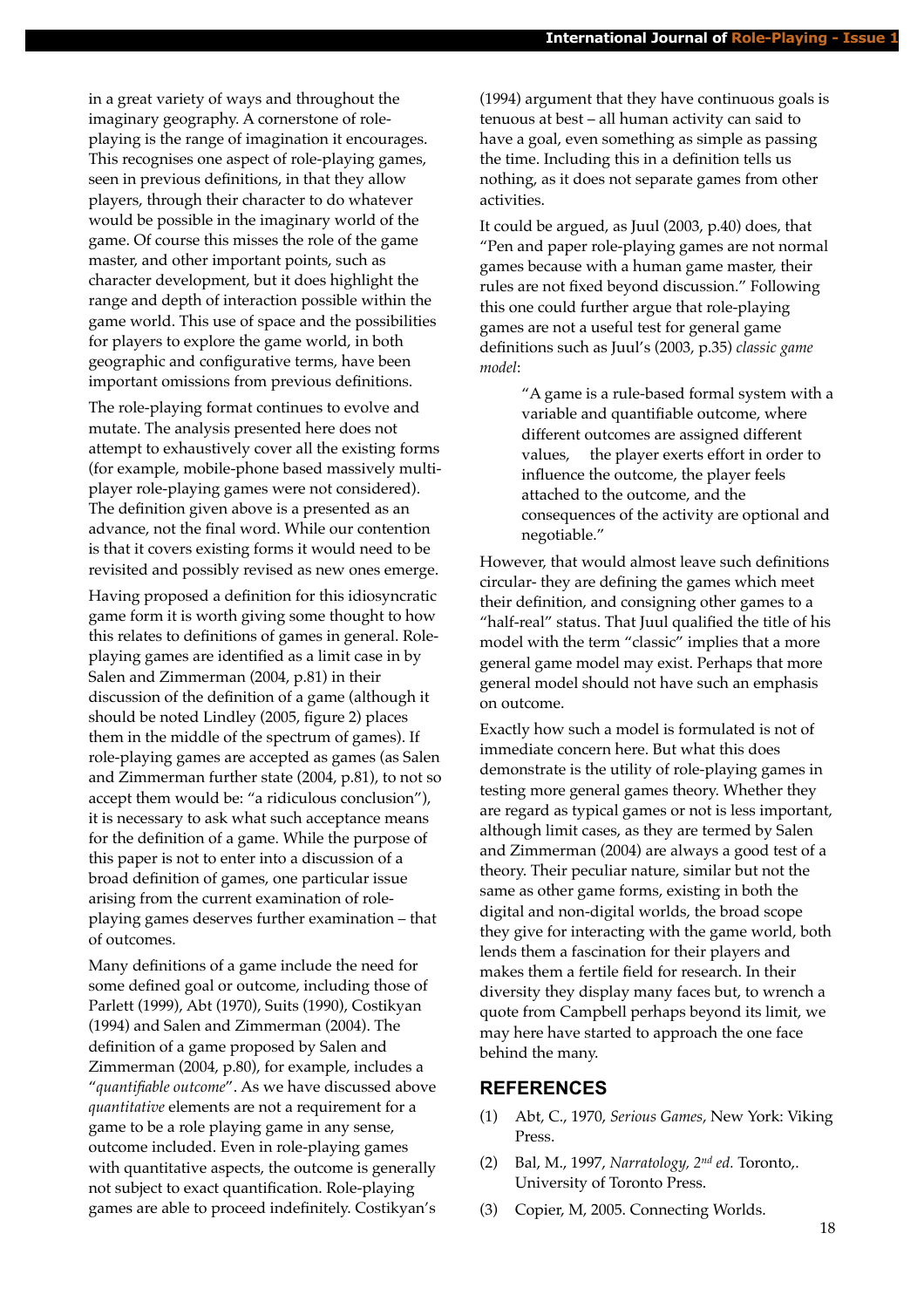Fantasy Role-Playing Games, Ritual Acts and the Magic Circle. In DIGRA (Digital Games Research Association) *Changing Views: Worlds in Play.* Vancouver, Canada 16-20 June 2005. [Online]. Available at: [http://](http://www.digra.org/dl/db/06278.50594.pdf) [www.digra.org/](http://www.digra.org/dl/db/06278.50594.pdf)

- (4) [dl/db/06278.50594.pdf](http://www.digra.org/dl/db/06278.50594.pdf) [accessed 20 December 2007].
- (5) Costikyan, G., 1994. I have no words & I must Design. In K. Salen & E. Zimmerman, eds., *The Game Design Reader*, Cambridge: MIT Press, 2006, p.192-210.
- (6) Dormans, J, 2006. *On the Role of the Die: A brief ludologic study of pen-and-paper roleplaying games and their rules*. [Online]. Game Studies, 6(1), Available at:  $\frac{\text{http://}}{\text{http://}}$ [gamestudies.org/0601/articles/dormans](http://gamestudies.org/0601/articles/dormans) [accessed 20 December 2007].
- (7) Duchenaut, N.; Yee, N.; Nickell, E. & Moore, R. , (2006), "Alone Together?" Exploring the Social Dynamics of Massively Multiplayer Online Games. In *Conference proceedings on human factors in computing systems CHI 2006,* pp.407-416., Montreal, Canada.*.* April 22-27
- (8) Edwards, R., 2001. *GNS and other matters of role-playing theory*. [Online]. Avilable at: <http://www.indie-rpgs.com/articles/1/> [accessed 20 December 2007].
- (9) Fine, G., 1983. *Shared Fantasy: Role Playing Games as Social Worlds*. Chicago University of Chicago Press.
- (10) Gade, M., 2003. Interaction: The Key Element of Larp. In M. Gade, L. Thorup & M. Sander, eds. *When Larp Grows Up - Theory and Methods in Larp* p.66-71. [Online] Available at: [http://](http://www.liveforum.dk/kp03_book/) [www.liveforum.dk/kp03\\_book/](http://www.liveforum.dk/kp03_book/) [accessed 20 December 2007].
- (11) Hallford, N. & Hallford, J., 2001. *Swords & Circuity A Designer's Guide to Computer Role Playing Games*. Roseville: Prima Publishing.
- (12) Henry, L., 2003. *Group Narration: Power, Information, and Play in Role Playing Games.* [Online]. Available at: [http://](http://www.darkshire.net/~jhkim/rpg/theory/liz-paper-2003/) [www.darkshire.net/~jhkim/rpg/theory/liz](http://www.darkshire.net/~jhkim/rpg/theory/liz-paper-2003/)[paper-2003/](http://www.darkshire.net/~jhkim/rpg/theory/liz-paper-2003/) [accessed 30 December 2007].
- (13) Hetland, M., 2004. The rec.games.frp.advocacy FAQ: Part I: The Three-fold Model. [Online]. Available at: [http://newsgroups.derkeiler.com/Archive/](http://newsgroups.derkeiler.com/Archive/Rec/rec.games.frp.advocacy/2006-05/msg00001.html) [Rec/rec.games.frp.advocacy/2006-05/](http://newsgroups.derkeiler.com/Archive/Rec/rec.games.frp.advocacy/2006-05/msg00001.html) [msg00001.html](http://newsgroups.derkeiler.com/Archive/Rec/rec.games.frp.advocacy/2006-05/msg00001.html) [accessed 30 December 2007].
- (14) Jonsson, S., Waern, A., Montola, M. & Stenros, J., 2007. *Game Mastering a Pervasive Larp. Experiences from Momentum*. In Magerkurth, Carsten & al. (eds.): Proceedings of the 4th International Symposium on Pervasive Gaming Applications, p.31-39., June 11.-12. Salzburg, Austria.
- (15) Juul, J., 2001. *Games Telling Stories*. [Online]. Game Studies, 6(1), Available at: [http://](http://gamestudies.org/0601/articles/dormans) [gamestudies.org/0101/juul-gts/](http://gamestudies.org/0601/articles/dormans) [accessed 30 December 2007].
- (16) Juul, J., 2003. The Game, The Player, The World: Lookings for a Heart of Gameness. In DIGRA (Digital Games Research Association) *Level Up.* Utrecht, The Netherlands 4-6 November 2003. [Online]. Available at: <http://www.digra.org/dl/db/05163.50560> [accessed 20 December 2007].
- (17) Henriksen, T., 2002. Hvordan kan man lære gennem fiction? Teoretiske perspektiver på læring gennem deltagelse i rollespilsformidlet fiktion, specialesamlingen, Det kongelige bibliotek, Institut for psykologi, Københavns Universitet.
- (18) Kim, J., 2003. Story and Narrative Paradigms in Role-Playing Games. [Online]. Available at: [http://www.darkshire.net/~jhkim/rpg/](http://www.darkshire.net/~jhkim/rpg/theory/narrative/paradigms.html) [theory/narrative/paradigms.html](http://www.darkshire.net/~jhkim/rpg/theory/narrative/paradigms.html) [accessed 30 December 2007].
- (19) Koster, R., 2002, *Online World Timeline*. [Online]. Available at: [www.raphkoster.com/](http://www.raphkoster.com/gaiming/mudtimeline.shtml) [gaiming/mudtimeline.shtml](http://www.raphkoster.com/gaiming/mudtimeline.shtml) [accessed 20 December 2007].
- (20) Lindley, C., 2005. *The Semiotics of Time Structure in Ludic Space as a Foundation for Analysis and Desig*n, [Online]. Game Studies, 5(1), Available at:  $\frac{\text{http://}}{\text{http://}}$ [www.gamestudies.org/0501/lindley/](http://www.gamestudies.org/0501/lindley/) [accessed 20 December 2007].
- (21) Lortrz, S., 1979, Role-Playing. *Different Worlds,*  1, p. 36–41.
- (22) Lynch, S., 2000. *Border Dispute: Drawing the Line Between LARP and Tabletop Gaming.* [Online] Available at: [http://www.rpg.net/](http://www.rpg.net/news+reviews/columns/Live_Wires_Scott_12_1.html) [news+reviews/columns/](http://www.rpg.net/news+reviews/columns/Live_Wires_Scott_12_1.html) [Live\\_Wires\\_Scott\\_12\\_1.html.](http://www.rpg.net/news+reviews/columns/Live_Wires_Scott_12_1.html) [accessed 320 December 2007].
- (23) Mackay, D., 2001. *The Fantasy Role-Playing Game: A New Performing Art*. London: Macfarland.
- (24) Mäkelä, E., Koistinen, S., Siukola, M. & Turunen*,* S., 2005. The process model of role-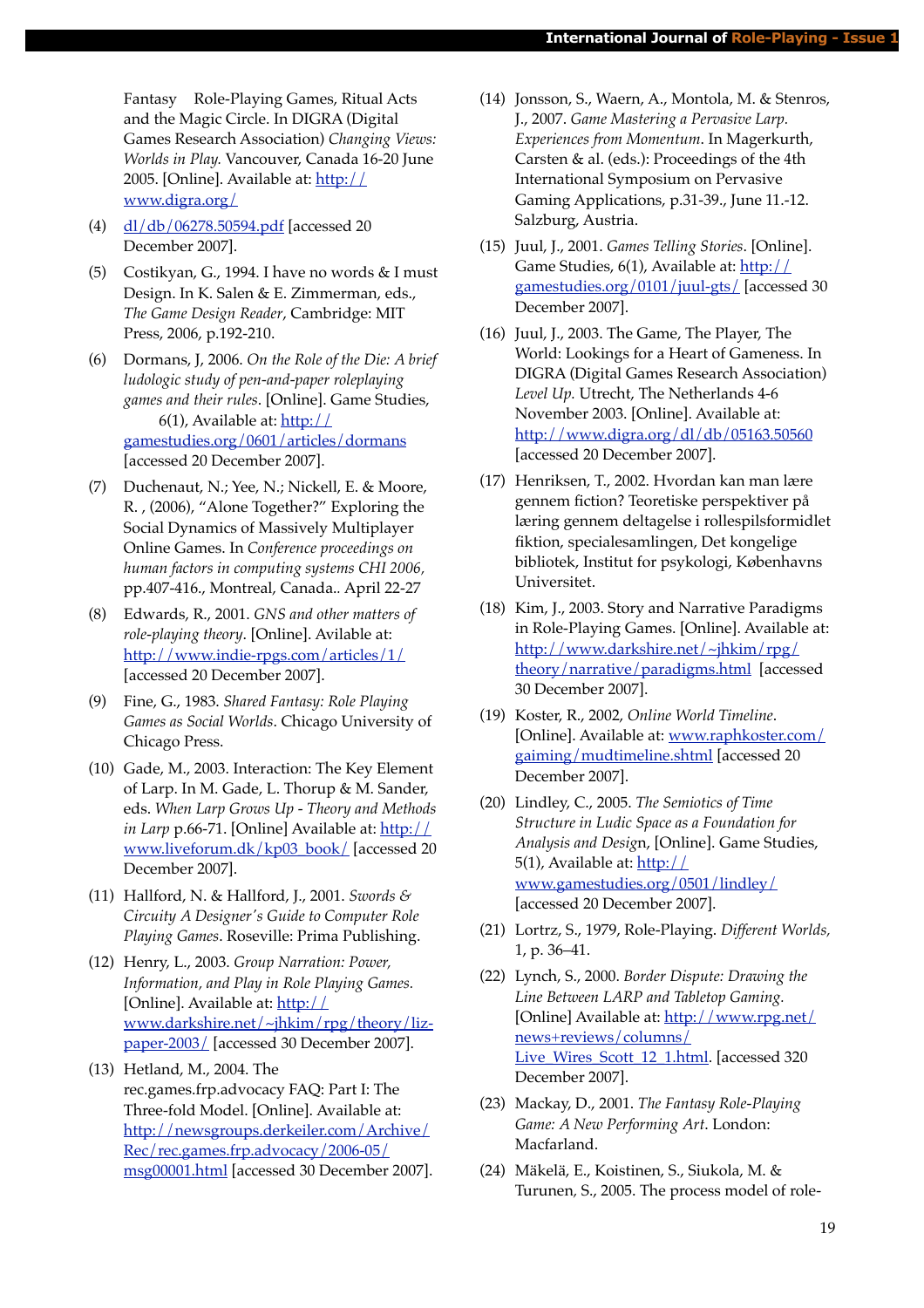playing. In Bøckman, P. & Hutchison R. eds. *Dissecting LARP*, p.205-236. [Online]. Available at: [http://knutepunkt.laiv.org/](http://knutepunkt.laiv.org/dissectionlarp.pdf) [dissectionlarp.pdf](http://knutepunkt.laiv.org/dissectionlarp.pdf) [accessed 20 December 2007].

- (25) Mann, J., 1956. Experimental Evaluations of Role Playing. *Psychological Bulletin*, 53(3), pp. 227-34.
- (26) Mason, P., 2004. In Search of the Self, A Survey of the First 25 Years of Anglo-American Role-Playing Theory. In M. Montola, M. & J. Stenros, J. eds. *Beyond Role and Play: Tools, Toys and Theory for Harnessing the Imagination*, Helsinki: Ropecon, p.1-14. [Online]. Available at:<http://www.ropecon.fi/brap/brap.pdf> [accessed 20 December 2007].
- (27) Montola, M., 2003. Role-Playing as Interactive Construction of Subjective Diegeses. In M. Gade, L. Thorup & M. Sander, eds. *When Larp Grows Up - Theory and Methods in Larp* p.80-89. [Online] Available at: [http://](http://www.liveforum.dk/kp03_book/) [www.liveforum.dk/kp03\\_book/](http://www.liveforum.dk/kp03_book/) [accessed 20 December 2007].
- (28) Montola, M., 2007. Tangible Pleasures of Pervasive Role-playing. In DIGRA (Digital Games Research Association) *Situated Play.* Tokyo, Japan 24-28 September 2007. [Online]. Available at: [http://www.digra.org/dl/db/](http://www.digra.org/dl/db/07312.38125.pdf) [07312.38125.pdf](http://www.digra.org/dl/db/07312.38125.pdf) [accessed 20 December 2007].
- (29) Morgan, C., 2002. *The Alchemy of Role-Playing*. [Online]. Avilable at: [http://www.indie](http://www.indie-rpgs.com/files/ac001.pdf)[rpgs.com/files/ac001.pdf](http://www.indie-rpgs.com/files/ac001.pdf) [accessed 20 December 2007].
- (30) Murray, J, 2000. *Hamlet on the Holodeck; The Future of Narrative in Cyberspace.* Cambridge MA MIT Press.
- (31) Padol, L., 1996. *Playing Stories, Telling Games: Collaborative Storytelling in Role-Playing Games*. [Online]. RECAP: Publications. Available at: <http://www.recappub.com/games.html> [accessed 20 December 2007].
- (32) Parlett, D., 1999, *The Oxford History of Board Games*, New York: Oxford University Press.
- (33) Perrin, S., Turney, R., Hnederson, S. & James, W., 1980. *Runequest*, 2nd ed, Albany: Chaosium.
- (34) Petterson, J., 2006. The Art of Experience. In T. Fritzon & T. Wrigstad, eds. *Role, Play, Art: Collected Experiences of Role-Playing*. Stockholm: Föreningen Knutpunkt. Ch. 10. [Online]. Available at: [http://jeepen.org/](http://jeepen.org/kpbook/kp-book-2006.pdf)

[kpbook/kp-book-2006.pdf](http://jeepen.org/kpbook/kp-book-2006.pdf) [accessed 20 December 2007].

- (35) Pohjola, M., 2003. Manifesto of the Turku School. In M. Gade, L. Thorup & M. Sander, eds. *When Larp Grows Up - Theory and Methods in Larp* p.34-39. [Online] Available at: [http://](http://www.liveforum.dk/kp03_book/) [www.liveforum.dk/kp03\\_book/](http://www.liveforum.dk/kp03_book/) [accessed 20 December 2007].
- (36) Pohjola, M., 2003. Autonomous Identities: Immersion as a Tool for Exploring, Empowering and Emancipating Identities. In M. Montola, M. & J. Stenros, J. eds. *Beyond Role and Play: Tools, Toys and Theory for Harnessing the Imagination*, Helsinki: Ropecon, p.81-96. [Online]. Available at: [http://](http://www.ropecon.fi/brap/brap.pdf) [www.ropecon.fi/brap/brap.pdf](http://www.ropecon.fi/brap/brap.pdf) [accessed 20 December 2007].
- (37) Psychodrama, 2007. *psychodrama. (n.d),*  [Online]. Dictionary.com Unabridged (v 1.1). Available at: [http://dictionary.reference.com/](http://dictionary.reference.com/browse/psychodrama) [browse/psychodrama](http://dictionary.reference.com/browse/psychodrama) [accessed 30 December 2007]
- (38) Salen, K. & Zimmerman, E., 2004. *Rules of Play*. Cambridge: MIT Press.
- (39) Schut, K., 2003. Technology tells a tale: digital games and narrative. In DIGRA (Digital Games Research Association) *Level Up.* Utrecht, The Netherlands 4-6 November 2003. [Online]. Available at: [http://www.digra.org/](http://www.digra.org/dl/db/05150.17157) [dl/db/05150.17157](http://www.digra.org/dl/db/05150.17157) [accessed 20 December 2007].
- (40) Stenros, J. & Hakkarainen, H., 2003. The Meilahti Model. In M. Gade, L. Thorup & M. Sander, eds. *When Larp Grows Up - Theory and Methods in Larp* p.56-64. [Online] Available at: [http://www.liveforum.dk/kp03\\_book/](http://www.liveforum.dk/kp03_book/) [accessed 20 December 2007].
- (41) Suits, B., 1990. *Grasshopper: Games, Life and Utopia*, Boston: David R. Godine.
- (42) Taylor, T., 2006. *Play Between Worlds: Exploring Online Game Culture*. Cambridge: MIT press.
- (43) Tychsen, A, Hitchens M., Brolund T. & Kavaklli, M., 2005. The Game Master.In the *Second Australasian Conference on Interactive Entertainment*. Sydney, Australia, 23-25 November 2005. p.215-222
- (44) Tychsen, A, Hitchens M., Brolund T. & Kavaklli, M., 2006. Live Action Role-Playing Games: Control, Communicatiopn, Storytelling and MMORPG Similarities. *Games and Culture*, 1(3), p. 252-275.